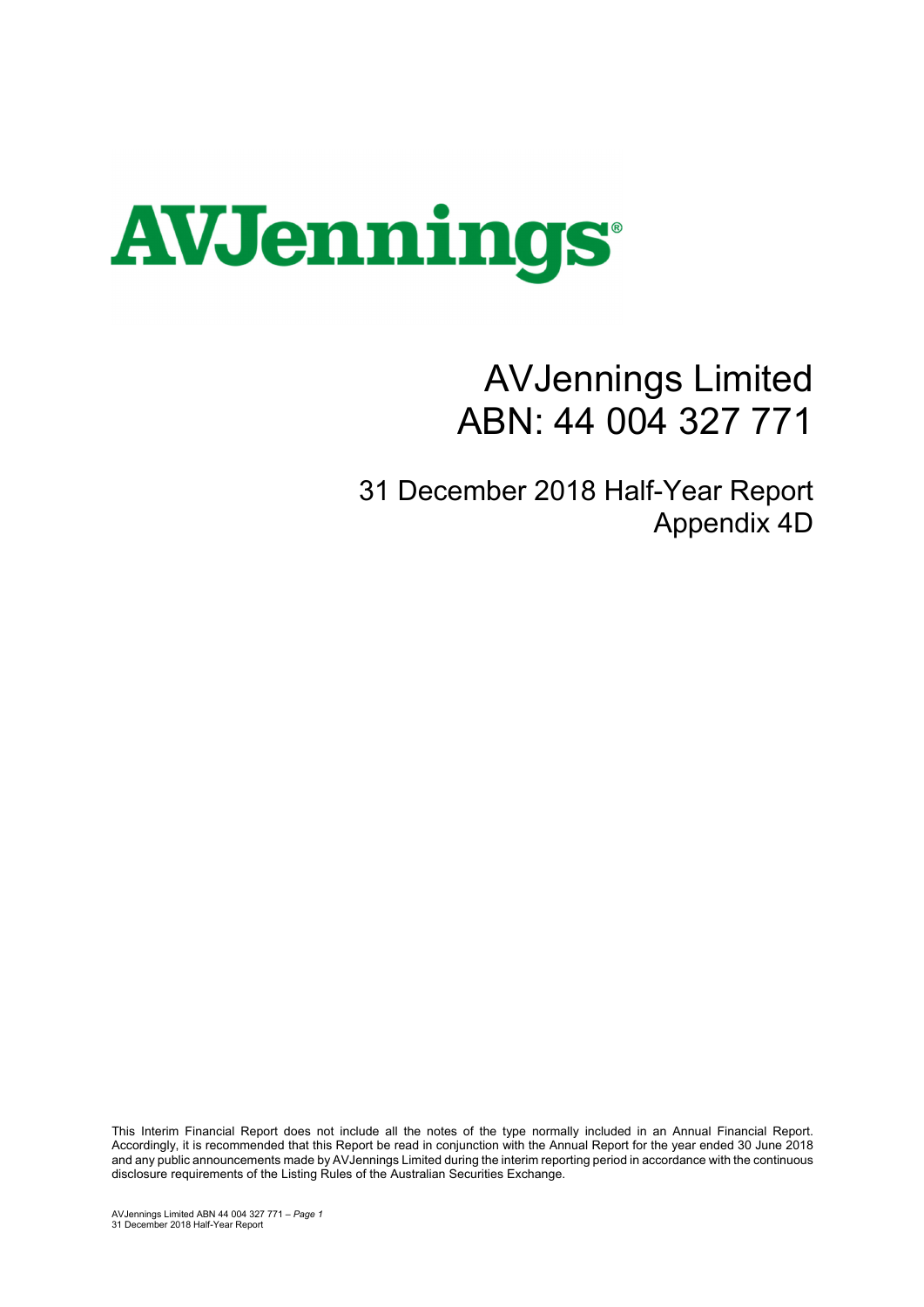# **AVJennings**

## Contents

|    | 3              |
|----|----------------|
|    | $\overline{4}$ |
|    | 9              |
|    | 10             |
|    | 11             |
|    | 12             |
|    | 13             |
| 1  | 13             |
| 2  | 13             |
| 3  | 20             |
| 4  | 21             |
| 5  | 22             |
| 6  | 23             |
| 7  | 24             |
| 8  | 25             |
| 9  | 28             |
| 10 | 28             |
| 11 | 29             |
| 12 | 29             |
| 13 | 29             |
| 14 | 30             |
| 15 | 30             |
|    | 31             |
|    | 32             |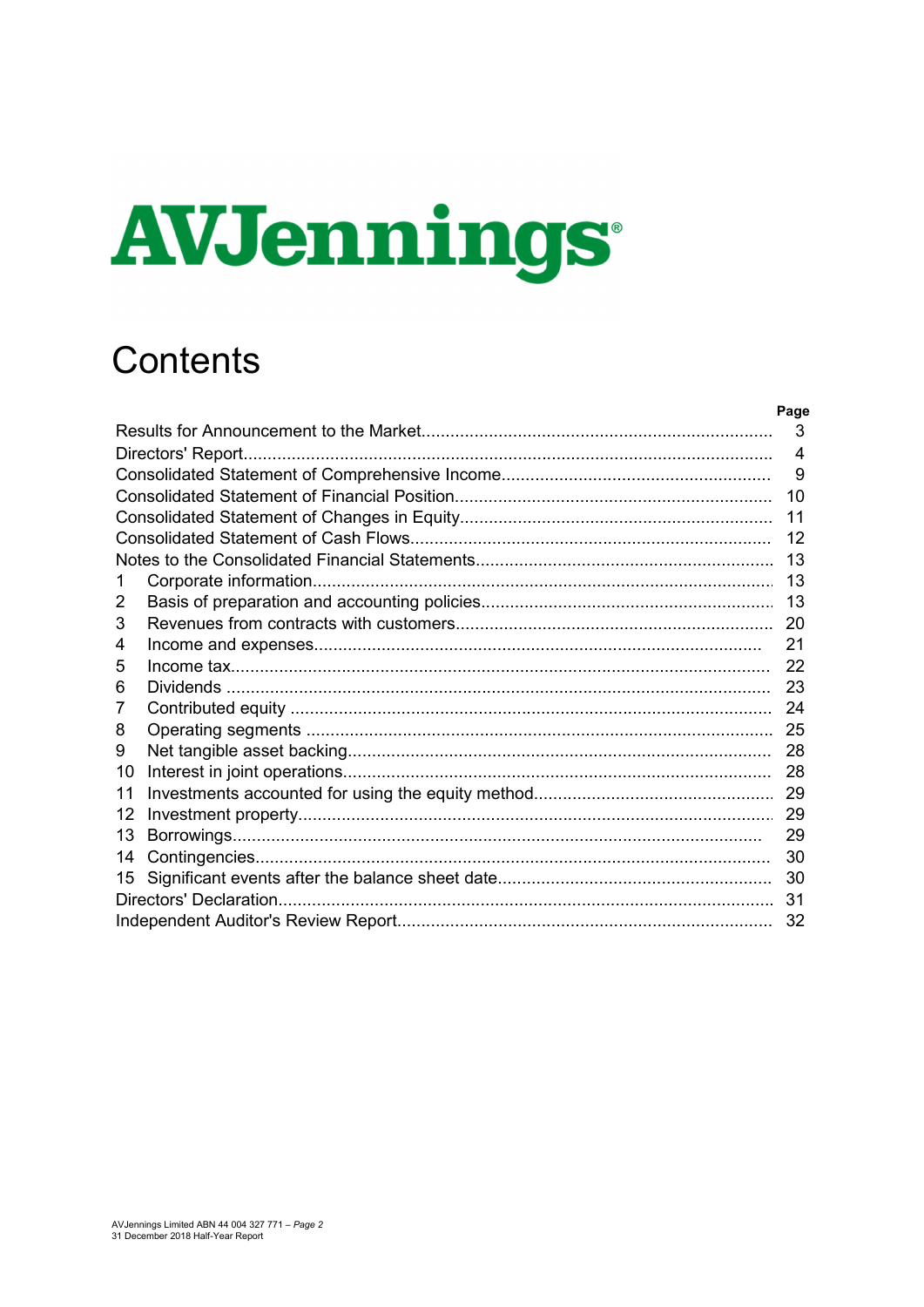# **AVJennings**

#### **Results for Announcement to the Market**

**Appendix 4D for the half-year ended 31 December 2018**

'n

|                                                                                                     | For the half-year ended<br>31 December<br>31 December<br>2018<br>2017<br><b>Decrease</b> |                    |               |                                        |  |
|-----------------------------------------------------------------------------------------------------|------------------------------------------------------------------------------------------|--------------------|---------------|----------------------------------------|--|
|                                                                                                     | \$'000                                                                                   | \$'000             | \$'000        | %                                      |  |
| Revenues                                                                                            | 113,246                                                                                  | 184,639            | (71, 393)     | $(38.7)\%$                             |  |
| Profit after tax                                                                                    | 1,421                                                                                    | 15,482             | (14,061)      | $(90.8)\%$                             |  |
| Net profit attributable to<br>owners of the Company                                                 | 1,421                                                                                    | 15,482             | (14,061)      | (90.8)%                                |  |
| <b>Dividends</b>                                                                                    |                                                                                          | Cents per<br>share |               | Franked amount per<br>share at 30% tax |  |
| <b>Current period</b><br>Interim dividend                                                           | 1.0                                                                                      |                    | 1.0           |                                        |  |
| <b>Total dividend</b><br>Previous period<br>Interim dividend                                        | 1.0<br>2.0                                                                               |                    | 1.0<br>2.0    |                                        |  |
| <b>Total dividend</b>                                                                               | 2.0                                                                                      |                    | 2.0           |                                        |  |
| Record date for determining entitlements to dividend:                                               |                                                                                          |                    | 1 March 2019  |                                        |  |
| Payment date:                                                                                       |                                                                                          |                    | 22 March 2019 |                                        |  |
| The Company's Dividend Re-Investment Plan is suspended.                                             |                                                                                          |                    |               |                                        |  |
| <b>Explanation of results</b>                                                                       |                                                                                          |                    |               |                                        |  |
| The Operating and Financial Review in the Directors' Report provides an explanation of the results. |                                                                                          |                    |               |                                        |  |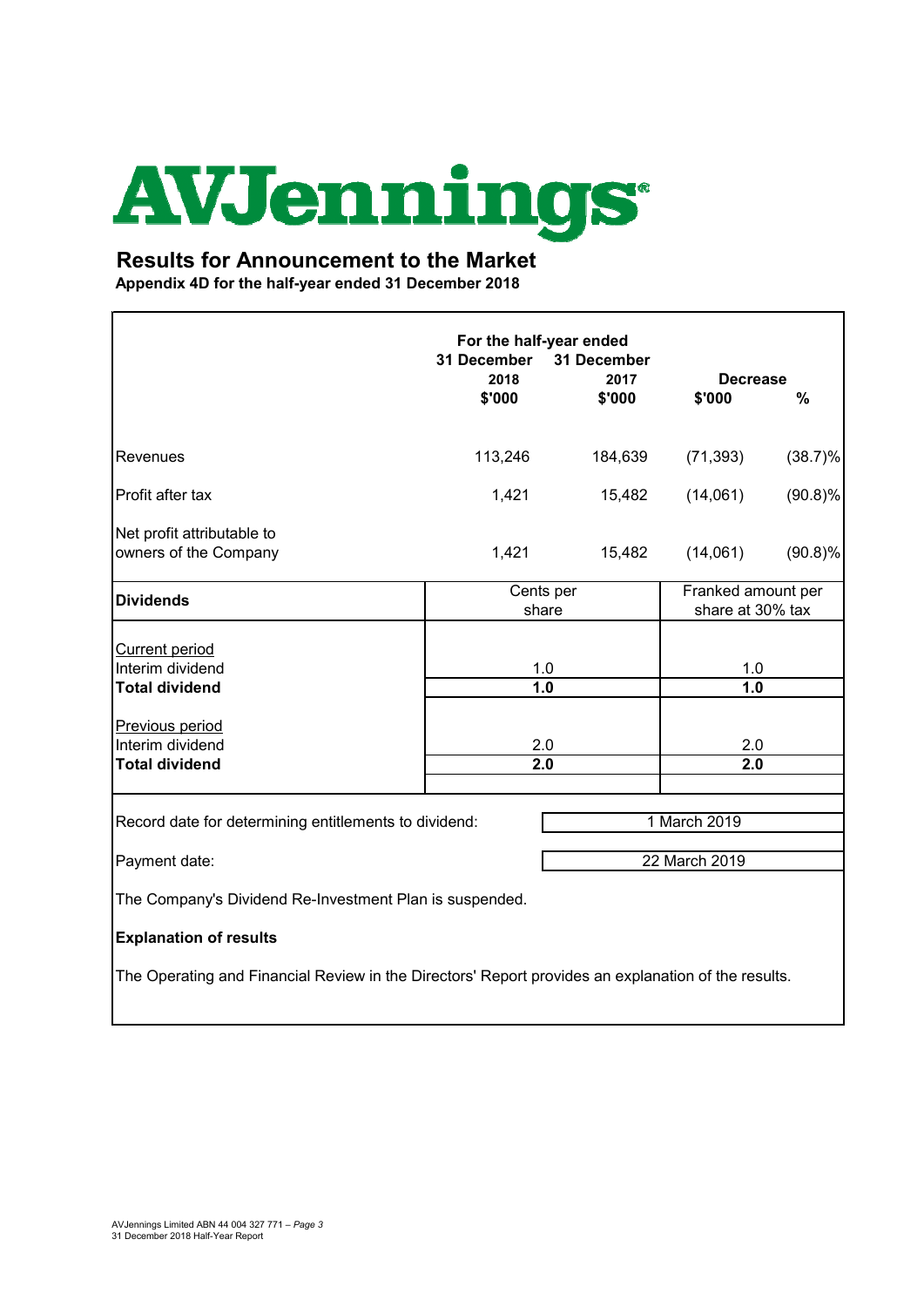For the half-year ended 31 December 2018

The Directors present their Report on the Company and its controlled entities for the half-year ended 31 December 2018.

#### **DIRECTORS**

The names of the Company's Directors in office during the year and until the date of this Report are as below. Directors were in office for the entire period unless otherwise stated.

| Non-Executive Chairman                        |
|-----------------------------------------------|
| Non-Executive Deputy Chairman                 |
| Managing Director and Chief Executive Officer |
| Non-Executive Director                        |
| Non-Executive Director                        |
| Non-Executive Director                        |
| Non-Executive Director                        |
| Non-Executive Director                        |
|                                               |

#### **OPERATING AND FINANCIAL REVIEW**

#### Financial Results

The Company reported a profit before tax of \$2.167 million for the half year ended 31 December 2018. Profit after tax was \$1.421 million (31 December 2017: \$15.482 million). Compared with the previous corresponding period, profit before and after tax declined approximately 91%. The result is consistent with statements made to the market prior to balance date and reflects the deferral of revenue originally expected to be booked late in the first half, together with softer trading conditions in key markets.

In contrast to previous periods, the result does not include any material contribution from new sales to builders recognised (but not settled) during the half due to the commencement, on 1st July, of the new revenue accounting standard AASB15, which reduces the scope for recognition of revenue prior to cash settlement. Had the prior accounting standard (AASB118) continued to operate, the profit before tax reported would have been approximately \$1 million (refer Note 2 for further details).

#### Business Overview

The Company advised the market in December 2018 that its earnings for financial 2019 would be even more heavily skewed towards the second half than in previous financial years, with approximately \$11 million in profit contribution deferred due to settlement delays in Stages 1-3 at Lyndarum-North, Stages 2 and 5 at Spring Farm, Stages 6-7 at Cobbitty and Stage 3B at Hobsonville Buckley B. Pleasingly, around \$8.7 million of this has already or will be earned by the end of February, with much of the balance expected to be booked by the end of April.

The Company entered the second half with 883 pre-sold lots, 157 of which have settled since balance date, with a further 532 lots currently expected to settle by 30 June 2019 (including 62 apartments in the GEM building at 'Waterline', Victoria and 95 lots in Stages 4 and 5 at Lyndarum North, Victoria), derisking some second half revenues and generating good cash inflow.

The stronger second half outlook enabled the Directors to declare an interim dividend of 1.0 cent per share fully franked, bringing to 4.0 cents per share dividends (including the 3 cents per share final dividend for FY18) paid during FY19. The DRP is suspended as Directors do not believe that it is in the best interests of shareholders to issue new stock at this time.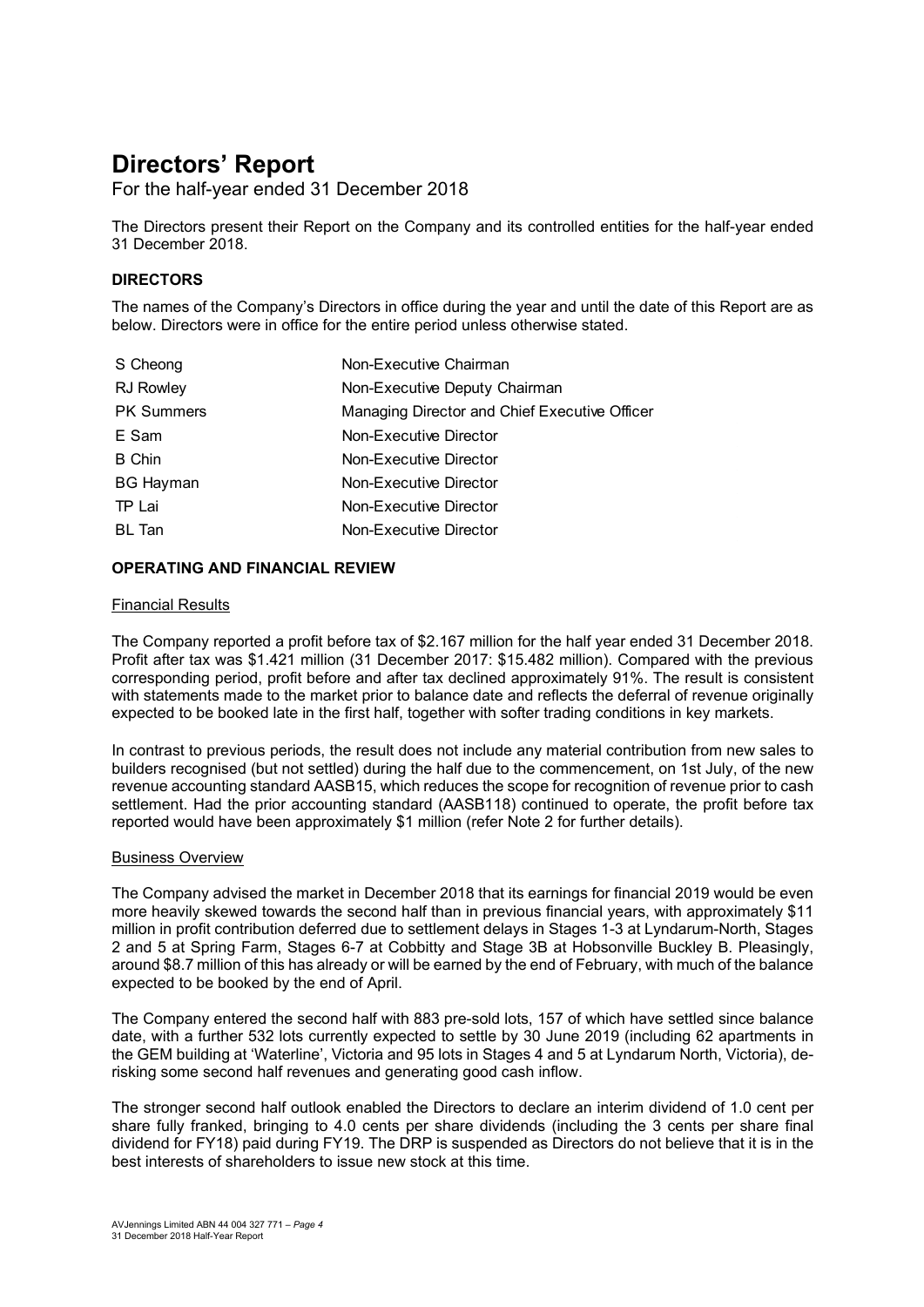For the half-year ended 31 December 2018

#### **OPERATING AND FINANCIAL REVIEW (continued)**

#### Balance Sheet and Land Holdings

Controlled land of 9,864 lots was down in comparison with the previous corresponding half (31 December 2017: 10,264 lots) but was up 5.2% from the level at 30 June 2018 (9,373 lots), due mainly to the settlement of the 'Hall Farm', New Zealand acquisition (582 lot equivalents), reported in the previous financial year. A site located in Mernda, Victoria (230 lot equivalents) was contracted during the period but is not expected to settle for 12 months because the acquisition is conditional upon planning outcomes, and due to these preconditions, it was not recognised in the first half accounts.

Work in progress was up half-on-half to 2,241 lots at balance date (31 December 2017: 1,991 lots) and from the position at 30 June 2018 (up 15% from 1,949 lots). 476 of these lots are presold, most are scheduled for completion before the end of May 2019, and all are expected to settle before financial year end, which puts the level of work in progress into its proper context.

AVJennings' completed, unsold stock level remains low and management continues to take action to ensure that new production commitments appropriately reflect perceived demand on a project-byproject basis. Pleasingly, the volume of aged, completed, unsold dwellings in Queensland reduced significantly during the half and management is now focused on selling down 21 recently completed dwellings at 'Arcadian Hills', Cobbitty, New South Wales during the second half.

Gearing (net debt/ total assets) remained low at 28.8% (total net debt \$196.8M), up from the position in the previous corresponding half (31 December 2017: 25.5%) and as at 30 June 2018 (20.40%) due principally to the settlement of Hall Farm.

#### **Outlook**

Purchaser confidence subsided over the past six months and prices in the major established housing markets are correcting as a result. Management does not anticipate any material change in conditions until after the New South Wales and Federal elections have occurred and therefore expects that the full year result will be softer than that for the prior year.

The Company believes that confidence is being supressed by a combination of political uncertainty (especially Federal tax policy), sensationalist press commentary about the outlook for residential markets and the relatively sudden tapering of residential property lending appetite of banks. While improving affordability is encouraging the return of first homebuyers to the market, the impact of slower loan decisions and tighter credit conditions is significant, including second and subsequent buyers are no longer confident to contract prior to selling their existing home. These have slowed the transaction chain across the board.

On a more positive note, Australia stands alone in having experienced continuous GDP growth for the past 28 years and on balance this is expected to continue for at least the next 12 months, albeit there is risk that global headwinds may strengthen. Domestically, growth will continue to be supported by the accommodative monetary policy stance of the Reserve Bank of Australia and export-oriented industries will benefit from continued softening in the value of the Australian dollar. Additionally, Federal Government spending is likely to rise as the major political parties make significant pledges in support of their electoral campaigns.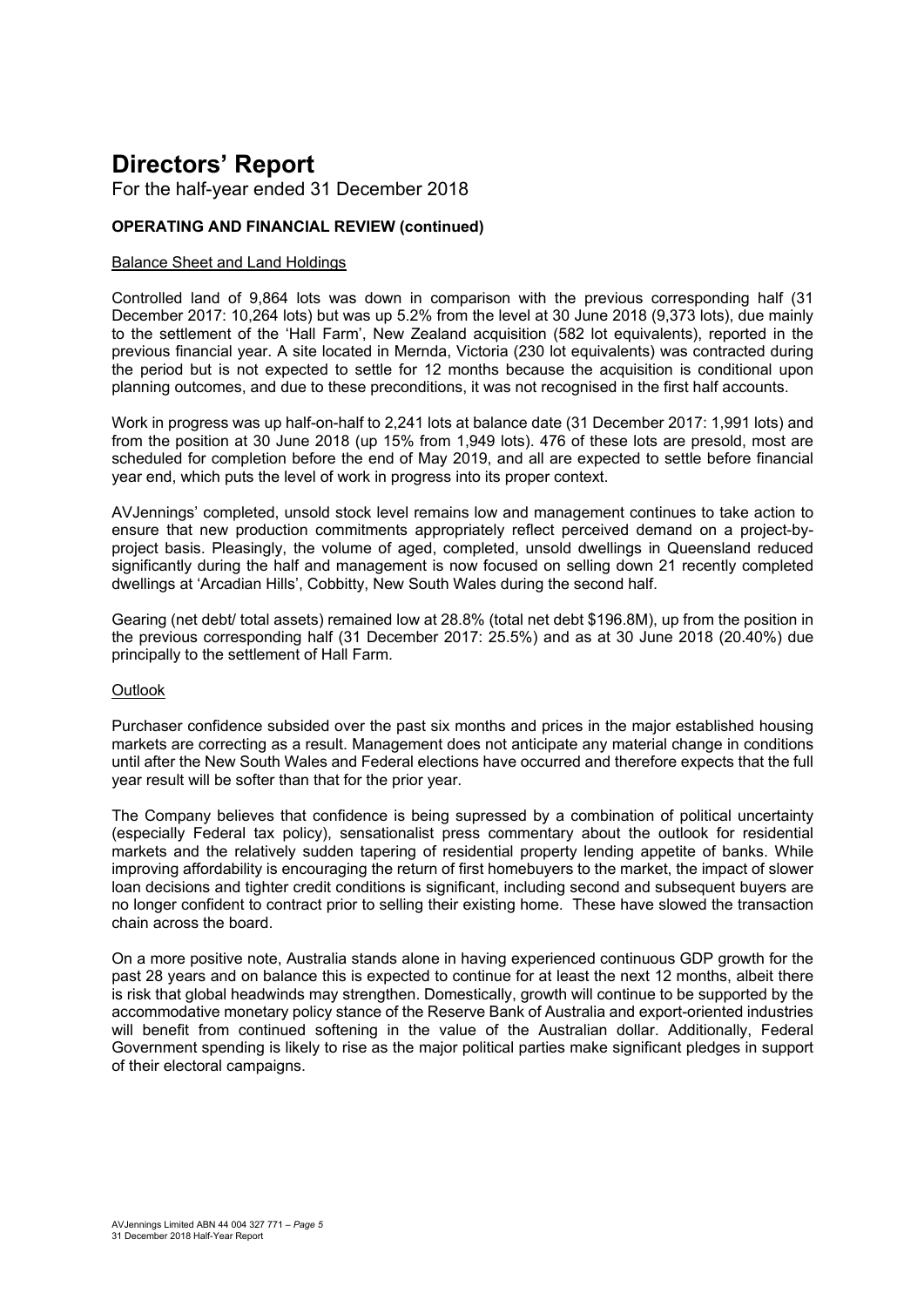For the half-year ended 31 December 2018

#### **OPERATING AND FINANCIAL REVIEW (continued)**

AVJennings is confident that the current, subdued market conditions reflect current consumer sentiment and do not represent 'the new normal', because market fundamentals remain sound. Overall, the domestic macroeconomic outlook is positive, with interest rates likely to remain lower for longer; inflation and wages starting to pick up; improving affordability and continuing positive net migration into the major capital cities, all of which will support future demand for affordable dwellings. Importantly, the banking regulator APRA has acknowledged that some of the curbs imposed upon bank lending over the past few years have done their job and must be reconsidered to avoid unintended consequences, particularly as new construction activity diminishes, and developers pare back supply.

#### **DIVIDENDS**

A fully franked final dividend of 3.0 cents per share for the year ended 30 June 2018 was paid on 11 October 2018 (30 June 2017 fully franked final dividend: 3.5 cents). Subsequent to the end of the half year, the Directors have recommended a fully franked interim dividend of 1.0 cents per share to be paid on 22 March 2019. The Dividend Reinvestment Plan is suspended.

#### **COMPARATIVE FIGURES**

To enable meaningful comparison, some comparatives have been reclassified to conform with the current period's presentation.

#### **SIGNIFICANT EVENTS AFTER THE BALANCE SHEET DATE**

No matter or circumstance has arisen since 31 December 2018 that has significantly affected, or may significantly affect:

- a) the Group's operations in future financial years; or
- b) the results of those operations in future financial years; or
- c) the Group's state of affairs in future financial years.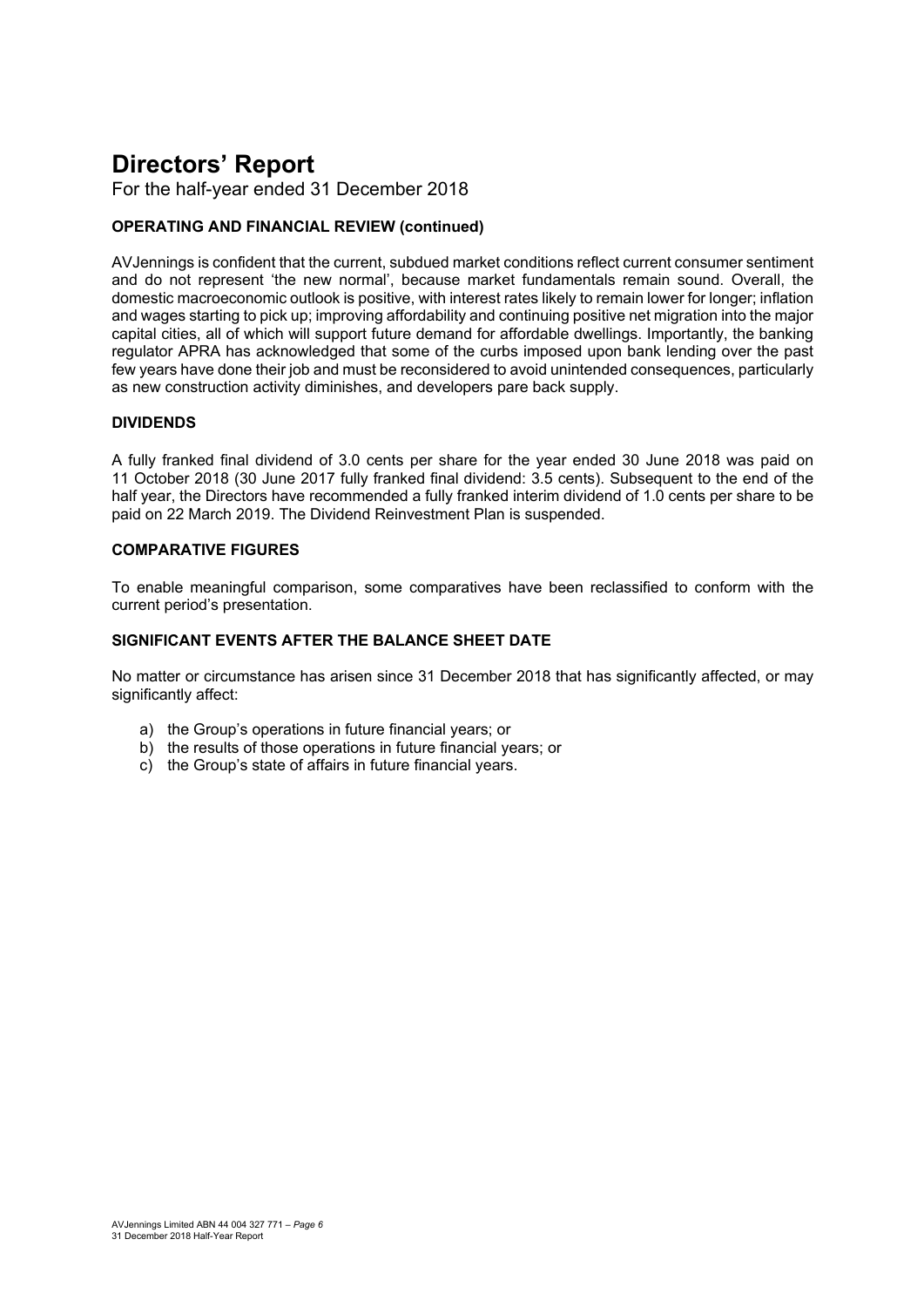For the half-year ended 31 December 2018

#### **ROUNDING**

ASIC Corporations (Rounding in Financial/Directors' Reports) Instrument 2016/191 is applicable to the Group and in accordance with that Instrument, amounts in the Financial Report and the Directors' Report are rounded to the nearest thousand dollars, unless otherwise stated.

#### **AUDITORS INDEPENDENCE DECLARATION**

We have obtained the following independence declaration from our auditors, Ernst & Young. It is set out on page 8.

The Report is made in accordance with a resolution of the Directors.

Peter Summers *Director*  11 February 2019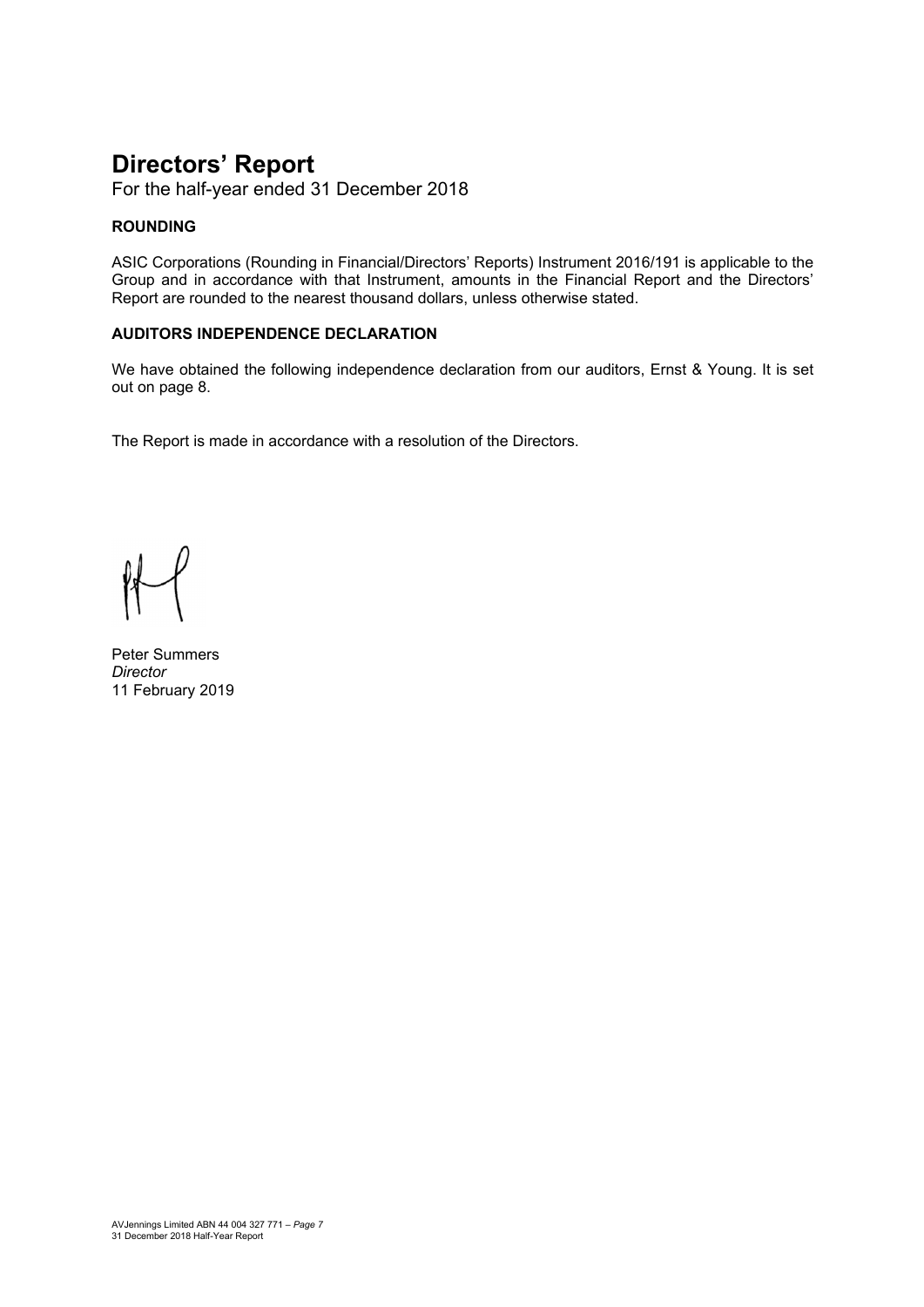

Ernst & Young 200 George Street Sydney NSW 2000 Australia GPO Box 2646 Sydney NSW 2001

Tel: +61 2 9248 5555 Fax: +61 2 9248 5959 ey.com/au

### **Auditor's Independence Declaration to the Directors of AVJennings Limited**

As lead auditor for the review of AVJennings Limited for the half-year ended 31 December 2018, I declare to the best of my knowledge and belief, there have been:

- a) No contraventions of the auditor independence requirements of the *Corporations Act 2001* in relation to the review*;* and
- b) No contraventions of any applicable code of professional conduct in relation to the review.

This declaration is in respect of AVJennings Limited and the entities it controlled during the financial period.

Enst & Young

Ernst & Young

GL Man

Glenn Maris Partner 11 February 2019

A member firm of Ernst & Young Global Limited Liability limited by a scheme approved under Professional Standards Legislation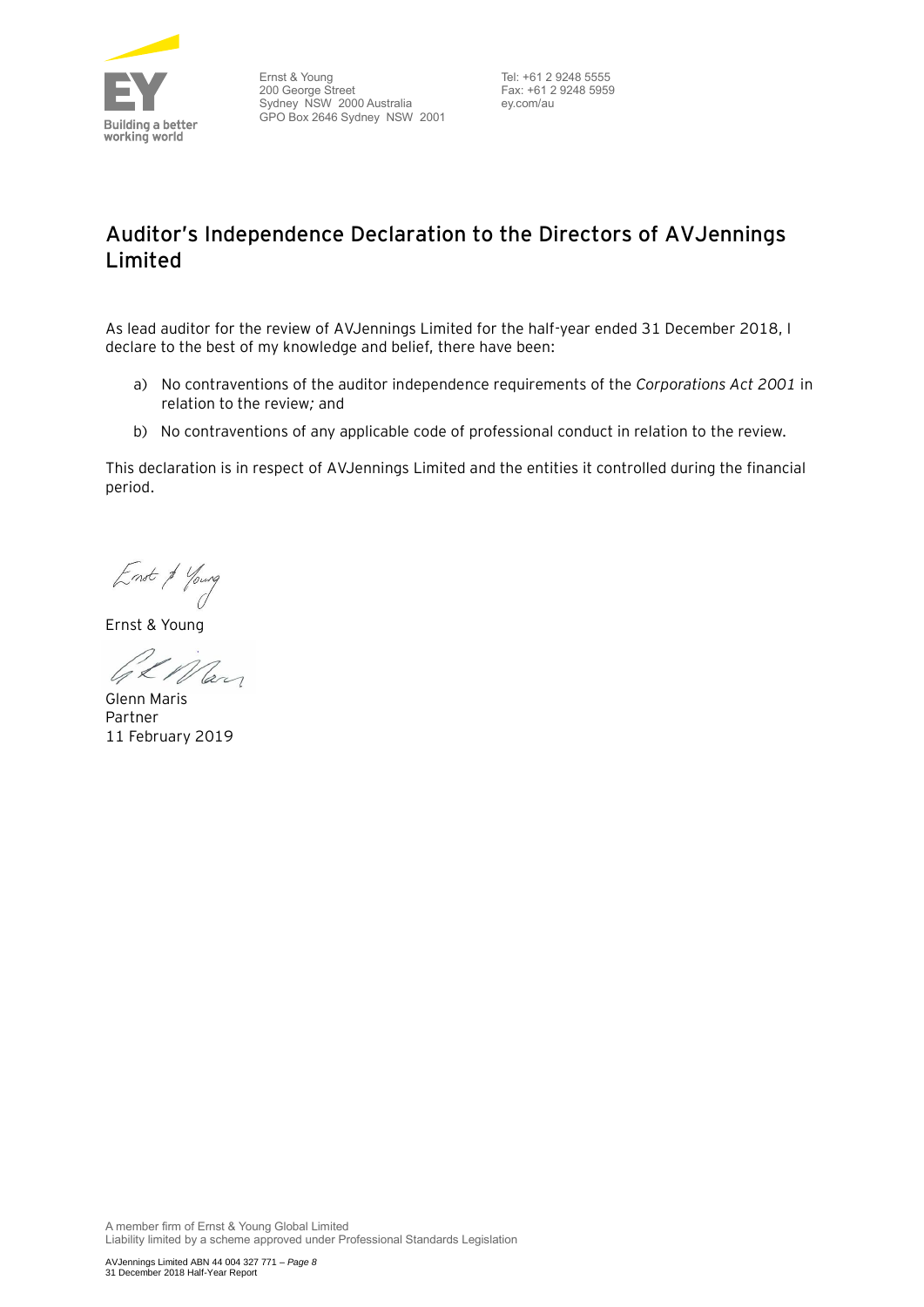## **Consolidated Statement of Comprehensive Income**

For the half-year ended 31 December 2018

|                                              |             | 31 December 31 December |                              |  |  |
|----------------------------------------------|-------------|-------------------------|------------------------------|--|--|
|                                              |             | 2018                    | 2017                         |  |  |
|                                              | <b>Note</b> | \$'000                  | \$'000                       |  |  |
| <b>Continuing operations</b>                 |             |                         |                              |  |  |
| Revenue from contracts with customers        | 3           | 113,246                 | $\qquad \qquad \blacksquare$ |  |  |
| Sales of land and built form                 | 4           |                         | 184,218                      |  |  |
| Management fees                              | 4           |                         | 421                          |  |  |
| Revenue                                      |             | 113,246                 | 184,639                      |  |  |
| Cost of sales                                | 4           | (89, 124)               | (138, 167)                   |  |  |
| <b>Gross profit</b>                          |             | 24,122                  | 46,472                       |  |  |
| Share of net loss of joint ventures          | 11          | (11)                    | (142)                        |  |  |
| Fair value adjustment of financial asset     |             | (333)                   |                              |  |  |
| Fair value adjustment to investment property | 12          | 780                     |                              |  |  |
| Selling and marketing expenses               |             | (3,566)                 | (4,385)                      |  |  |
| Employee expenses                            |             | (12,282)                | (12,923)                     |  |  |
| Other operational expenses                   |             | (2,952)                 | (3,359)                      |  |  |
| Management and administration expenses       |             | (3,996)                 | (4,211)                      |  |  |
| Depreciation expense                         |             | (108)                   | (141)                        |  |  |
| Finance income                               |             | 416                     | 773                          |  |  |
| Finance costs                                | 4           | (64)                    | (107)                        |  |  |
| Other income                                 | 4           | 161                     | 415                          |  |  |
|                                              |             |                         |                              |  |  |
| Profit before income tax                     |             | 2,167                   | 22,392                       |  |  |
| Income tax                                   | 5           | (746)                   | (6,910)                      |  |  |
|                                              |             |                         |                              |  |  |
| <b>Profit after income tax</b>               |             | 1,421                   | 15,482                       |  |  |
| Net profit                                   |             | 1,421                   | 15,482                       |  |  |
|                                              |             |                         |                              |  |  |
| Other comprehensive income (OCI)             |             |                         |                              |  |  |
| Foreign currency translation                 |             | 1,036                   | 770)                         |  |  |
| Other comprehensive income/(loss)            |             | 1,036                   | (770)                        |  |  |
| <b>Total comprehensive income</b>            |             | 2,457                   | 14,712                       |  |  |
|                                              |             |                         |                              |  |  |
|                                              |             |                         |                              |  |  |
| Profit attributable to owners of the Company |             | 1,421                   | 15,482                       |  |  |
| Total comprehensive income attributable to   |             |                         |                              |  |  |
| owners of the Company                        |             | 2,457                   | 14,712                       |  |  |
| Earnings per share (cents per share):        |             |                         |                              |  |  |
| Basic earnings per share                     |             | 0.36                    | 4.03                         |  |  |
| Diluted earnings per share                   |             | 0.36                    | 4.03                         |  |  |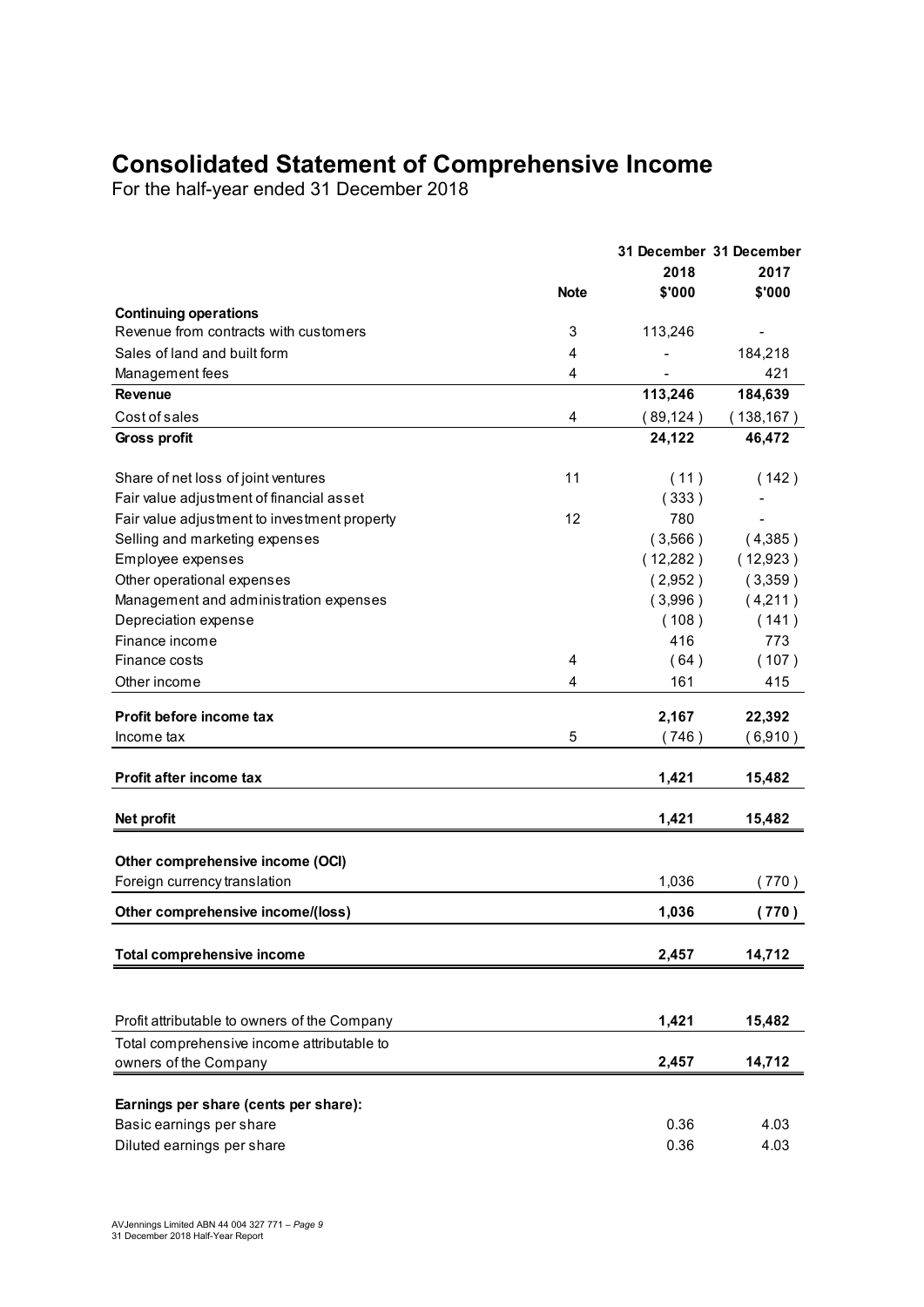## **Consolidated Statement of Financial Position**

As at 31 December 2018

|                                  |                | 31 December | 30 June                  |
|----------------------------------|----------------|-------------|--------------------------|
|                                  |                | 2018        | 2018                     |
|                                  | <b>Note</b>    | \$'000      | \$'000                   |
| <b>Current assets</b>            |                |             |                          |
| Cash and cash equivalents        |                | 2,716       | 8,491                    |
| Receivables                      |                | 26,154      | 95,096                   |
| Inventories                      |                | 250,623     | 193,340                  |
| Other assets                     |                | 3,077       | 7,150                    |
| <b>Total current assets</b>      |                | 282,570     | 304,077                  |
|                                  |                |             |                          |
| <b>Non-current assets</b>        |                |             |                          |
| Receivables                      |                | 12,147      | 24,329                   |
| Inventories                      |                | 370,015     | 295,037                  |
| Investment Property              | 12             | 1,750       | $\overline{\phantom{a}}$ |
| Equity accounted investments     |                | 10,512      | 10,721                   |
| <b>Financial assets</b>          |                | 2,547       | 2,880                    |
| Plant and equipment              |                | 1,146       | 536                      |
| Intangible assets                |                | 2,816       | 2,816                    |
| <b>Total non-current assets</b>  |                | 400,933     | 336,319                  |
| <b>Total assets</b>              |                | 683,503     | 640,396                  |
|                                  |                |             |                          |
| <b>Current liabilities</b>       |                |             |                          |
| Payables                         |                | 43,110      | 38,358                   |
| Borrowings                       |                | 58,998      | 13,407                   |
| Tax payable                      |                | 849         | 10,597                   |
| Provisions                       |                | 5,290       | 6,019                    |
| <b>Total current liabilities</b> |                | 108,247     | 68,381                   |
|                                  |                |             |                          |
| <b>Non-current liabilities</b>   |                |             |                          |
| Payables                         |                | 33,177      | 23,397                   |
| <b>Borrowings</b>                |                | 140,533     | 125,799                  |
| Deferred tax liabilities         |                | 15,903      | 23,079                   |
| Provisions                       |                | 686         | 742                      |
| Total non-current liabilities    |                | 190,299     | 173,017                  |
| <b>Total liabilities</b>         |                |             |                          |
|                                  |                | 298,546     | 241,398                  |
| <b>Net assets</b>                |                | 384,957     | 398,998                  |
|                                  |                |             |                          |
| <b>Equity</b>                    |                |             |                          |
| Contributed equity               | $\overline{7}$ | 174,930     | 167,943                  |
| Reserves                         |                | 8,097       | 6,906                    |
| Retained earnings                |                | 201,930     | 224,149                  |
|                                  |                |             |                          |
| <b>Total equity</b>              |                | 384,957     | 398,998                  |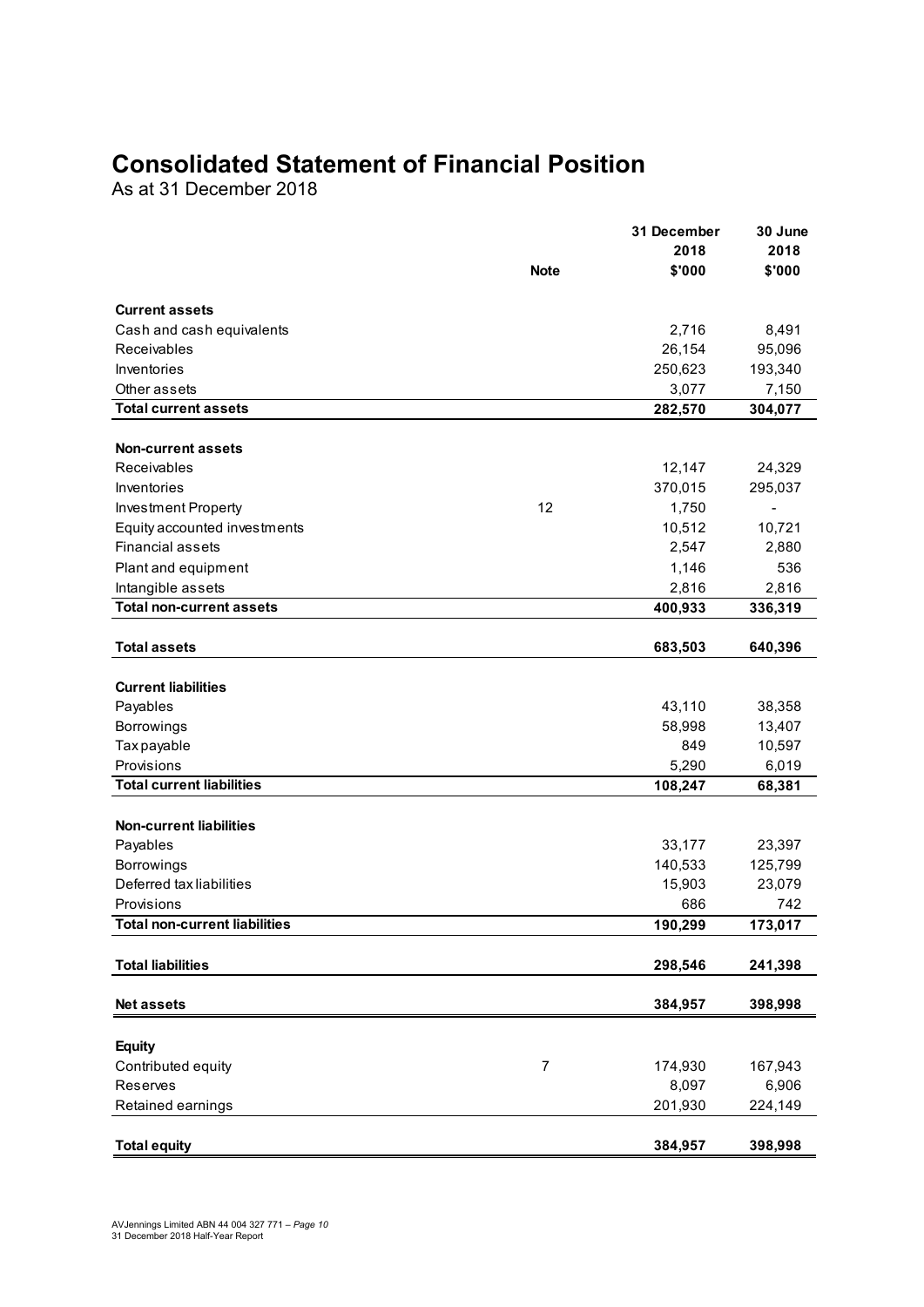## **Consolidated Statement of Changes in Equity**

For the half-year ended 31 December 2018

|                                       |             |               | <b>Attributable to equity</b> |                |                 |                     |
|---------------------------------------|-------------|---------------|-------------------------------|----------------|-----------------|---------------------|
|                                       |             |               | holders of AVJennings Limited |                |                 | <b>Total Equity</b> |
|                                       |             |               | Foreign                       | Share-         |                 |                     |
|                                       |             |               | Currency                      | based          |                 |                     |
|                                       |             | Contributed   | <b>Translation</b>            | <b>Payment</b> | <b>Retained</b> |                     |
|                                       |             | <b>Equity</b> | <b>Reserve</b>                | <b>Reserve</b> | <b>Earnings</b> |                     |
|                                       | <b>Note</b> | \$'000        | \$'000                        | \$'000         | \$'000          | \$'000              |
|                                       |             |               |                               |                |                 |                     |
| At 1 July 2017                        |             | 160,436       | 3,724                         | 2,898          | 213,945         | 381,003             |
| Comprehensive income:                 |             |               |                               |                |                 |                     |
| Profit for the half-year              |             |               |                               |                | 15,482          | 15,482              |
| Other comprehensive loss for the      |             |               |                               |                |                 |                     |
| half-year                             |             |               | 770)                          |                |                 | (770)               |
| <b>Total comprehensive income</b>     |             |               |                               |                |                 |                     |
| for the half-year                     |             |               | (770)                         |                | 15,482          | 14,712              |
| Transactions with owners in their     |             |               |                               |                |                 |                     |
| capacity as owners:                   |             |               |                               |                |                 |                     |
| - Share-based payment expense         |             |               |                               | 433            |                 | 433                 |
| - Dividends paid                      | 6           |               |                               | $\blacksquare$ | (13, 454)       | 13,454)             |
| <b>Total transactions with owners</b> |             |               |                               |                |                 |                     |
| in their capacity as owners           |             |               |                               | 433            | (13, 454)       | (13,021)            |
| At 31 December 2017                   |             | 160,436       | 2,954                         | 3,331          | 215,973         | 382,694             |
|                                       |             |               |                               |                |                 |                     |
| At 1 July 2018                        |             | 167,943       | 3,010                         | 3,896          | 224,149         | 398,998             |
| Effect of adoption of new             |             |               |                               |                |                 |                     |
| accounting standard                   | 2           |               |                               |                | (11,792)        | (11,792)            |
| At 1 July 2018 (restated)             |             | 167,943       | 3,010                         | 3,896          | 212,357         | 387,206             |
| Comprehensive income:                 |             |               |                               |                |                 |                     |
| Profit for the half-year              |             |               |                               |                | 1,421           | 1,421               |
| Other comprehensive income for        |             |               |                               |                |                 |                     |
| the half-year                         |             |               | 1,036                         |                |                 | 1,036               |
| <b>Total comprehensive income</b>     |             |               |                               |                |                 |                     |
| for the half-year                     |             |               | 1,036                         |                | 1,421           | 2,457               |
| Transactions with owners in their     |             |               |                               |                |                 |                     |
| capacity as owners:                   |             |               |                               |                |                 |                     |
| - Ordinary share capital raised       | 7(a)        | 7,480         |                               |                |                 | 7,480               |
| - Treasury shares acquired            | 7(b)        | (493)         |                               |                |                 | (493)               |
| - Share-based payment expense         |             |               |                               |                |                 |                     |
| reversed (lapsed rights)              |             |               |                               | (380)          |                 | (380)               |
| - Share-based payment expense         |             |               |                               | 535            |                 | 535                 |
| - Dividends paid                      | 6           |               |                               |                | (11, 848)       |                     |
| <b>Total transactions with owners</b> |             |               |                               |                |                 | 11,848)             |
| in their capacity as owners           |             | 6,987         |                               | 155            | (11, 848)       | (4,706)             |
|                                       |             |               |                               |                |                 |                     |
| At 31 December 2018                   |             | 174,930       | 4,046                         | 4,051          | 201,930         | 384,957             |
|                                       |             |               |                               |                |                 |                     |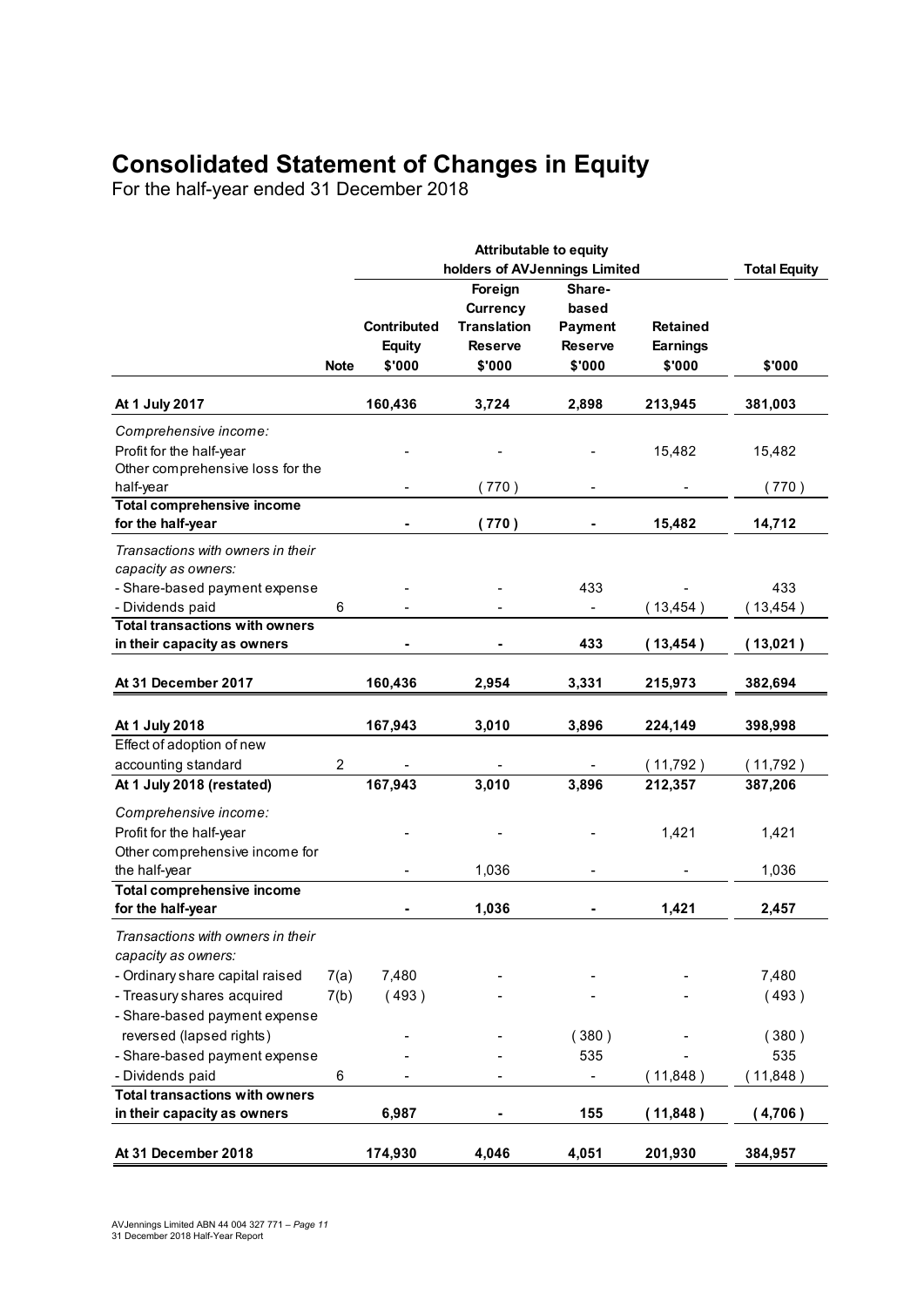## **Consolidated Statement of Cash Flows**

For the half-year ended 31 December 2018

|                                                               | <b>Note</b> | 31 December<br>2018<br>\$'000 | 31 December<br>2017<br>\$'000 |
|---------------------------------------------------------------|-------------|-------------------------------|-------------------------------|
| Cash flows from operating activities                          |             |                               |                               |
| Receipts from customers (inclusive of GST)                    |             | 141,220                       | 239,367                       |
| Payments to other suppliers and employees (inclusive of GST)  |             | (183, 793)                    | (224, 724)                    |
| Interest paid                                                 |             | (5,861)                       | (6, 845)                      |
| Income tax paid                                               |             | (12,686)                      | (8,836)                       |
| Net cash used in operating activities                         |             | (61, 120)                     | (1,038)                       |
| Cash flows from investing activities                          |             |                               |                               |
| Payments for plant and equipment                              |             | (733)                         | (4)                           |
| Interest received                                             |             | 416                           | 773                           |
| Distributions received from joint venture entities            |             | 198                           |                               |
| Investments in joint venture entities                         |             |                               | (2,048)                       |
| Net cash used in investing activities                         |             | (119)                         | (1, 279)                      |
|                                                               |             |                               |                               |
| Cash flows from financing activities                          |             |                               |                               |
| Proceeds from borrowings                                      |             | 149,525                       | 112,596                       |
| Repayment of borrowings                                       |             | (89, 200)                     | (92, 599)                     |
| Payment for treasury shares<br>Dividends paid                 | 7(b)<br>6   | (493)<br>(11, 848)            | (13, 454)                     |
| Proceeds from issue of shares                                 | 7(a)        | 7,480                         |                               |
|                                                               |             |                               |                               |
| Net cash from financing activities                            |             | 55,464                        | 6,543                         |
| Net (decrease)/increase in cash and cash equivalents          |             | (5, 775)                      | 4,226                         |
| Cash and cash equivalents at beginning of the half-year       |             | 8,491                         | 15,562                        |
| Effects of exchange rate changes on cash and cash equivalents |             |                               | (314)                         |
| Cash and cash equivalents at end of the half-year             |             | 2,716                         | 19,474                        |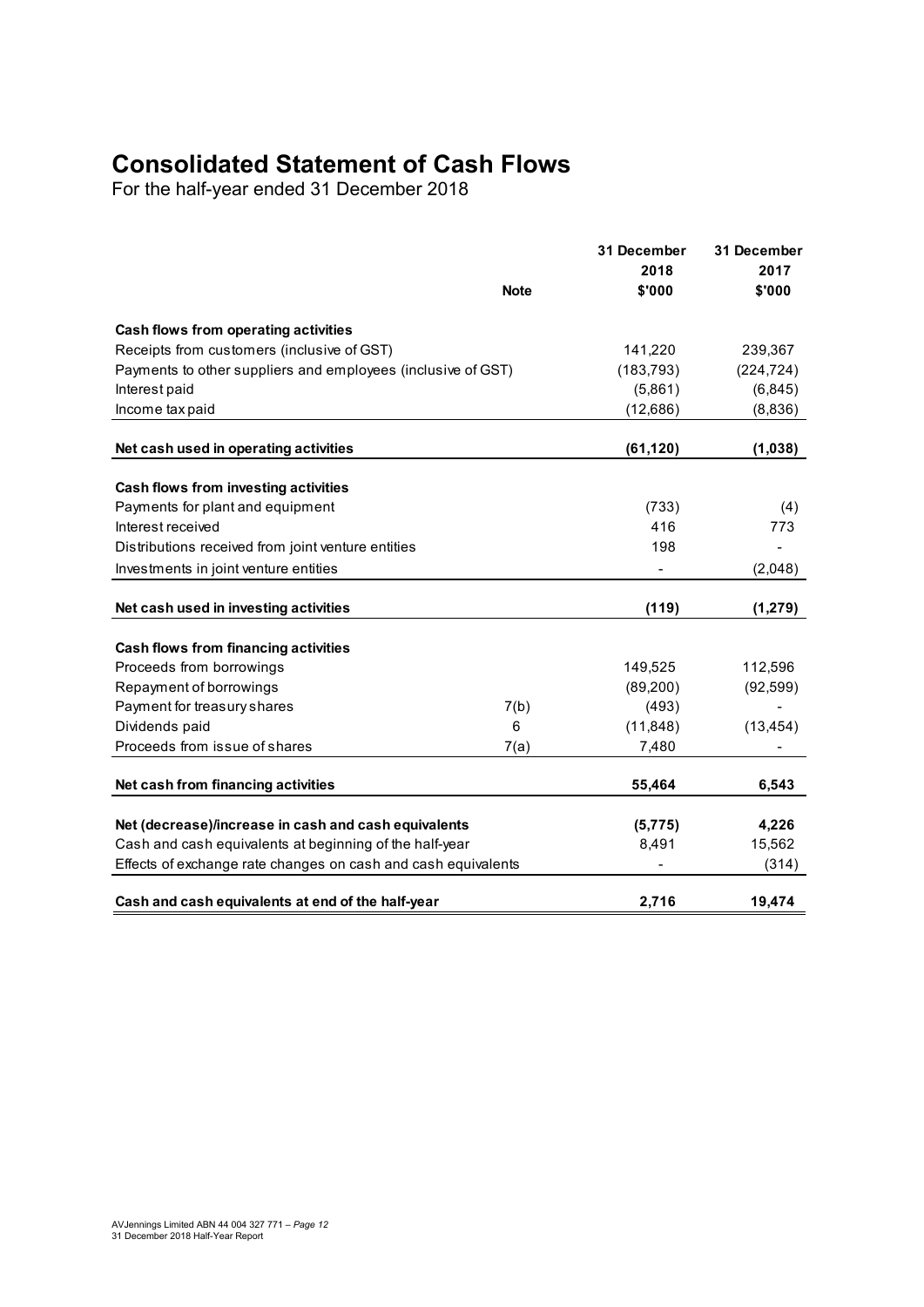For the half-year ended 31 December 2018

#### **1. CORPORATE INFORMATION**

The Consolidated Report of AVJennings Limited for the half-year ended 31 December 2018 was authorised for issue in accordance with a resolution of the Directors on 11 February 2019. The Company is a for profit company limited by shares domiciled and incorporated in Australia whose shares are publicly traded on the Australian Securities Exchange and the Singapore Exchange through SGX GlobalQuote.

#### **2. BASIS OF PREPARATION AND ACCOUNTING POLICIES**

The half-year condensed financial report has been prepared in accordance with the requirements of the *Corporations Act 2001*, *AASB 134 Interim Financial Reporting* and other mandatory professional requirements.

It is recommended that this Report be read in conjunction with the Annual Report for the year ended 30 June 2018 and considered together with any public announcements made by AVJennings Limited during the half-year ended 31 December 2018 in accordance with the continuous disclosure obligations of the ASX listing rules.

This Report is presented in Australian Dollars and all values are rounded to the nearest thousand dollars (\$'000) unless otherwise stated. Except for the application of AASB 9 and AASB 15 from 1 July 2018, the accounting policies adopted are consistent with those of the previous financial year.

The nature and effect of the changes as a result of adoption of these new accounting standards are described below.

Several other amendments and interpretations apply for the first time in 2019, but do not have an impact on the consolidated financial statements of the Group. The Group has not early adopted any standards, interpretations or amendments that have been issued, but are not yet effective.

*AASB 9 Financial Instruments: (applied to the Group 1 July 2018)* 

AASB 9 addresses the classification, measurement and derecognition of financial assets, financial liabilities and hedging and a new impairment model for financial assets.

Financial assets at fair value through profit or loss include financial assets designated upon initial recognition at fair value through profit or loss, or financial assets mandatorily required to be measured at fair value.

Financial assets at fair value through profit or loss are carried in the Statement of Financial Position at fair value with net changes in fair value recognised in the Statement of Profit or Loss.

The Group recognises an allowance for expected credit losses (ECLs) for all debt instruments not held at fair value through profit or loss. ECLs are based on the difference between the contractual cash flows due in accordance with the contract and all the cash flows that the Group expects to receive, discounted at an approximation of the original effective interest rate.

For receivables, the Group applies the Standard's simplified approach in calculating ECLs. Therefore, the Group does not track changes in credit risk, but instead recognises a loss allowance based on lifetime ECLs at each reporting date.

The adoption of AASB 9 did not have a material impact.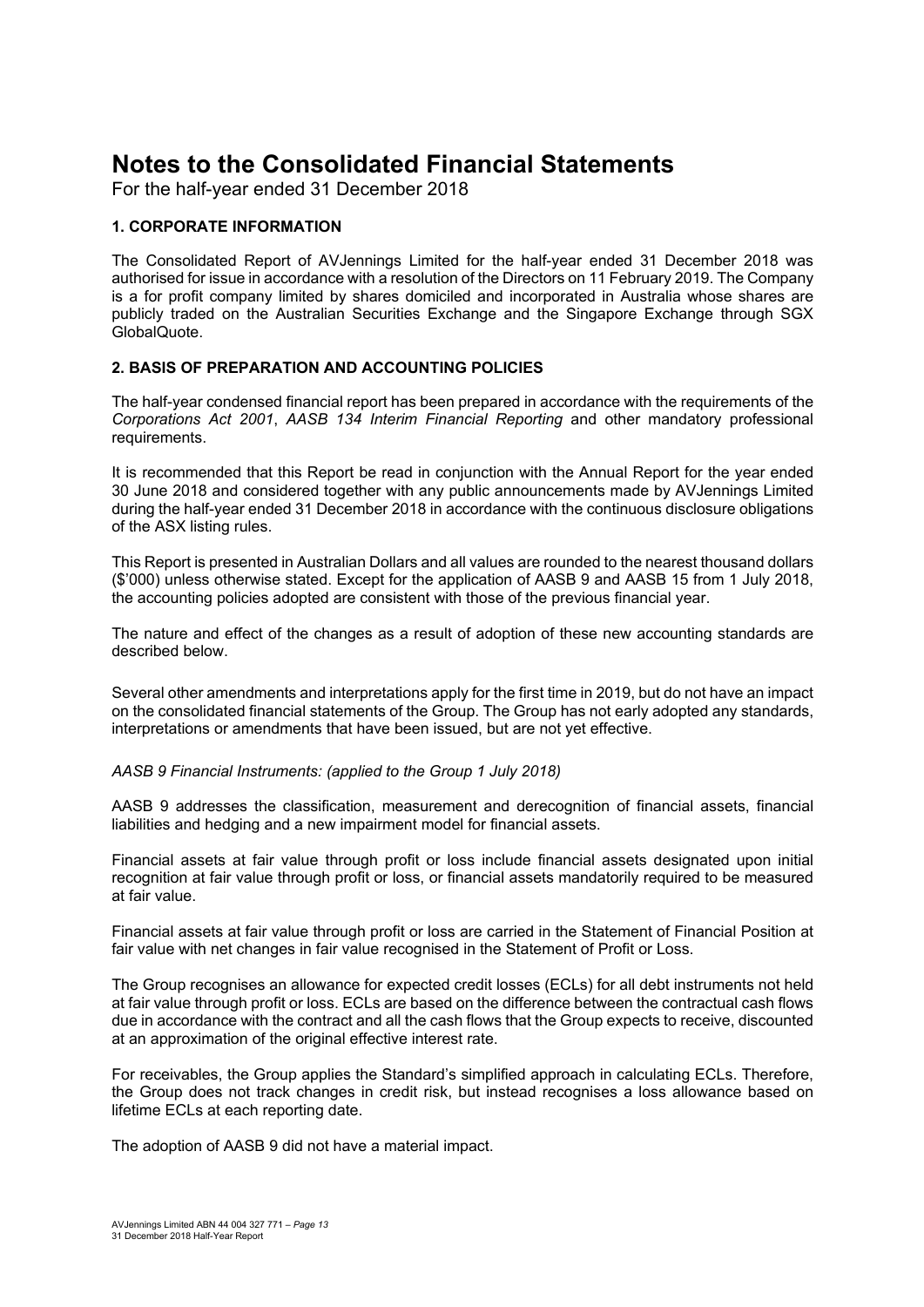For the half-year ended 31 December 2018

#### **2. BASIS OF PREPARATION AND ACCOUNTING POLICIES (continued)**

#### *AASB 15 Revenue from Contracts with Customers: (applied to the Group 1 July 2018)*

AASB 15 supersedes AASB 11 Construction Contracts, AASB 118 Revenue and related Interpretations and it applies, with limited exceptions, to all revenue arising from contracts with customers. AASB 15 establishes a five-step model to account for revenue arising from contracts with customers and requires that revenue be recognised at an amount that reflects the consideration to which an entity expects to be entitled in exchange for transferring goods or services to a customer. The core principle of AASB 15 is that revenue is recognised when control of goods or services passes to the customer.

AASB 15 requires entities to exercise judgement, taking into consideration all of the relevant facts and circumstances when applying each step of the model to contracts with their customers. In addition, the standard requires extensive disclosures.

The adoption of AASB 15 did not have any impact on land and built form revenue previously recognised on settlement.

However, the standard materially impacted revenue from land sales previously recognised before settlement. Under the previous standard, AVJennings recognised revenue when the contract for sale was unconditional, significant risks and rewards of ownership had transferred to the buyer, and there was no managerial involvement to a degree usually associated with ownership. AASB 15 is based on the principle that revenue is recognised at a point in time when control of the land or built form passes to the customer. For each sales contract, the relevant facts and circumstances are considered in determining the point at which control passes. Summarised below are the types of contractual arrangements where revenue will continue to be recognised prior to settlement:

- Revenue from land sold on deferred terms to builders in New Zealand. The builder gains control of the land on completion of the physical works and can commence building at that point.
- Sales of englobo land on deferred terms. Control passes when the contract is unconditional, physical works are complete and the purchaser has unfettered rights to the land before settlement.
- Revenue from land sales to builders in Australia under put and call arrangements, where the builder is the ultimate purchaser and not a conduit between AVJennings and a retail purchaser. The builder gains control of the land on completion of the physical works and can commence building at that point.

Except for those circumstances detailed above, all sales will be recognised on settlement under AASB 15.

The Group adopted AASB 15 using the modified retrospective method of adoption with the date of initial application of 1 July 2018. Under this method, the standard can be applied either to all contracts at the date of initial application or only to contracts that are not completed at this date. The Group elected to apply the standard only to contracts that are not completed as at 1 July 2018.

The cumulative effect of initially applying AASB 15 is recognised at the date of initial application as an adjustment to the opening balance of retained earnings. Therefore, the comparative information is not restated and continues to be reported under AASB 118 and related interpretations.

Revenue (and associated costs of sales) recognised on sales contracts with builders in Australia which were unconditional but where control had not passed at 30 June 2018, have been reversed through opening retained earnings. The reversal has impacted balance sheet accounts that recorded the original recognition.

The effect of adopting AASB 15 as at 1 July 2018 was as follows: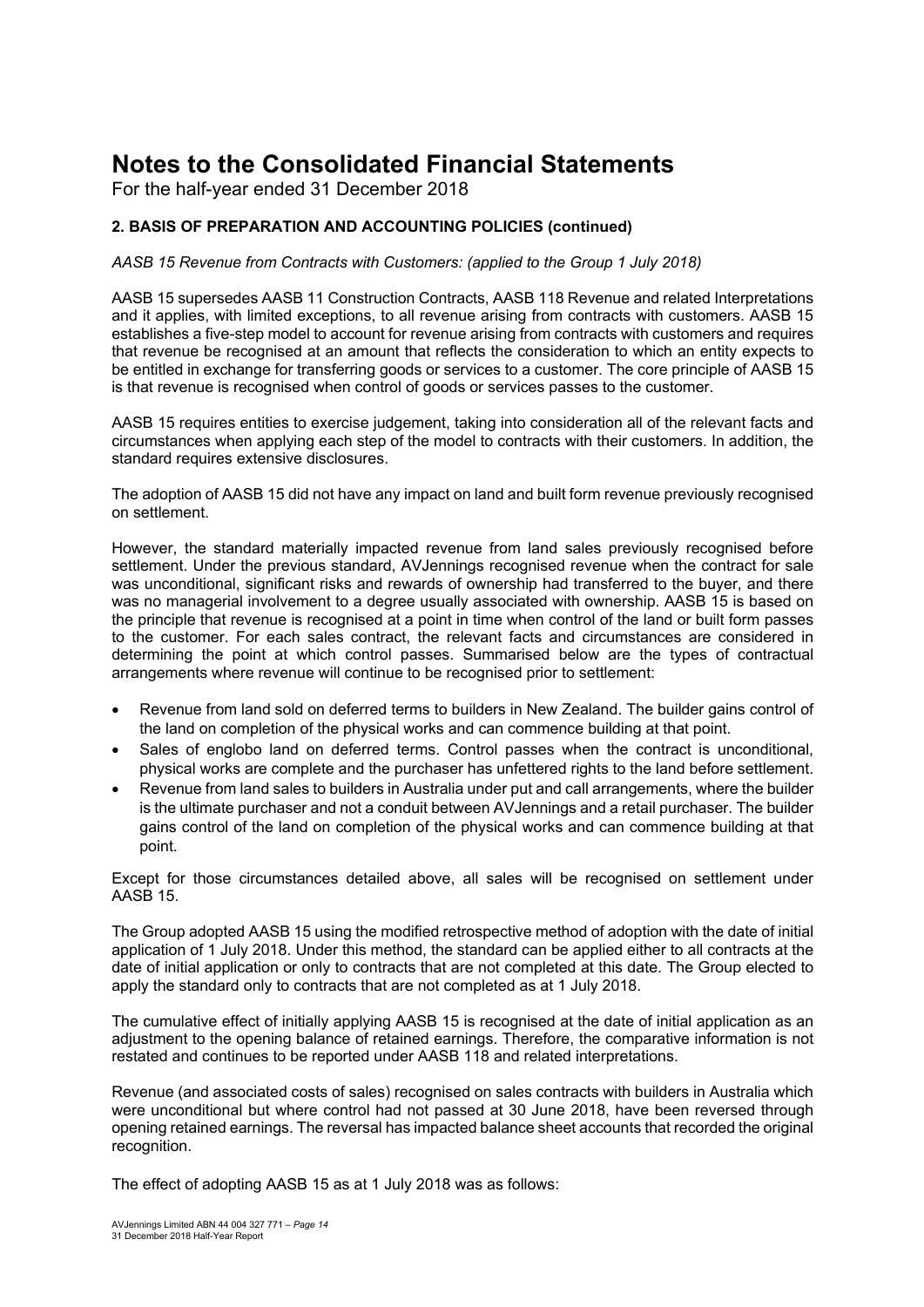For the half-year ended 31 December 2018

#### **2. BASIS OF PREPARATION AND ACCOUNTING POLICIES (continued)**

*AASB 15 Revenue from Contracts with Customers (continued)*

|                                        |             | Increase/  |
|----------------------------------------|-------------|------------|
|                                        |             | (decrease) |
| <b>Assets</b>                          | <b>Note</b> | \$000      |
| Receivables                            | (a)         | (64, 475)  |
| Inventories                            | (b)         | 47,533     |
| <b>Total adjustment on assets</b>      |             | (16, 942)  |
| <b>Liabilities</b>                     |             |            |
| Payables                               | (c)         | (96)       |
| Deferred tax liabilities               | (d)         | 5,054)     |
| <b>Total adjustment on liabilities</b> |             | (5, 150)   |
| <b>Equity</b>                          |             |            |
| Retained earnings                      | (e)         | (11,792)   |
| <b>Total adjustment on equity</b>      |             | (11,792)   |

(a) Revenue from land sales contracts reversed.

(b) Cost, including capitalised costs relating to contracts reversed.

(c) Sales commissions on contracts reversed.

(d) Tax effect of profit on reversed contracts.

(e) The post tax profit on contracts reversed.

The adoption of AASB 15 did not have a material impact on OCI or the Group's operating, investing and financing cash flows.

Set out below, are the amounts by which each financial statement line item is affected as at, and for, the half year ended 31 December 2018 as a result of the adoption of AASB 15. The first column shows amounts prepared under AASB 15 and the second column shows what the amounts would have been had AASB 15 not been adopted.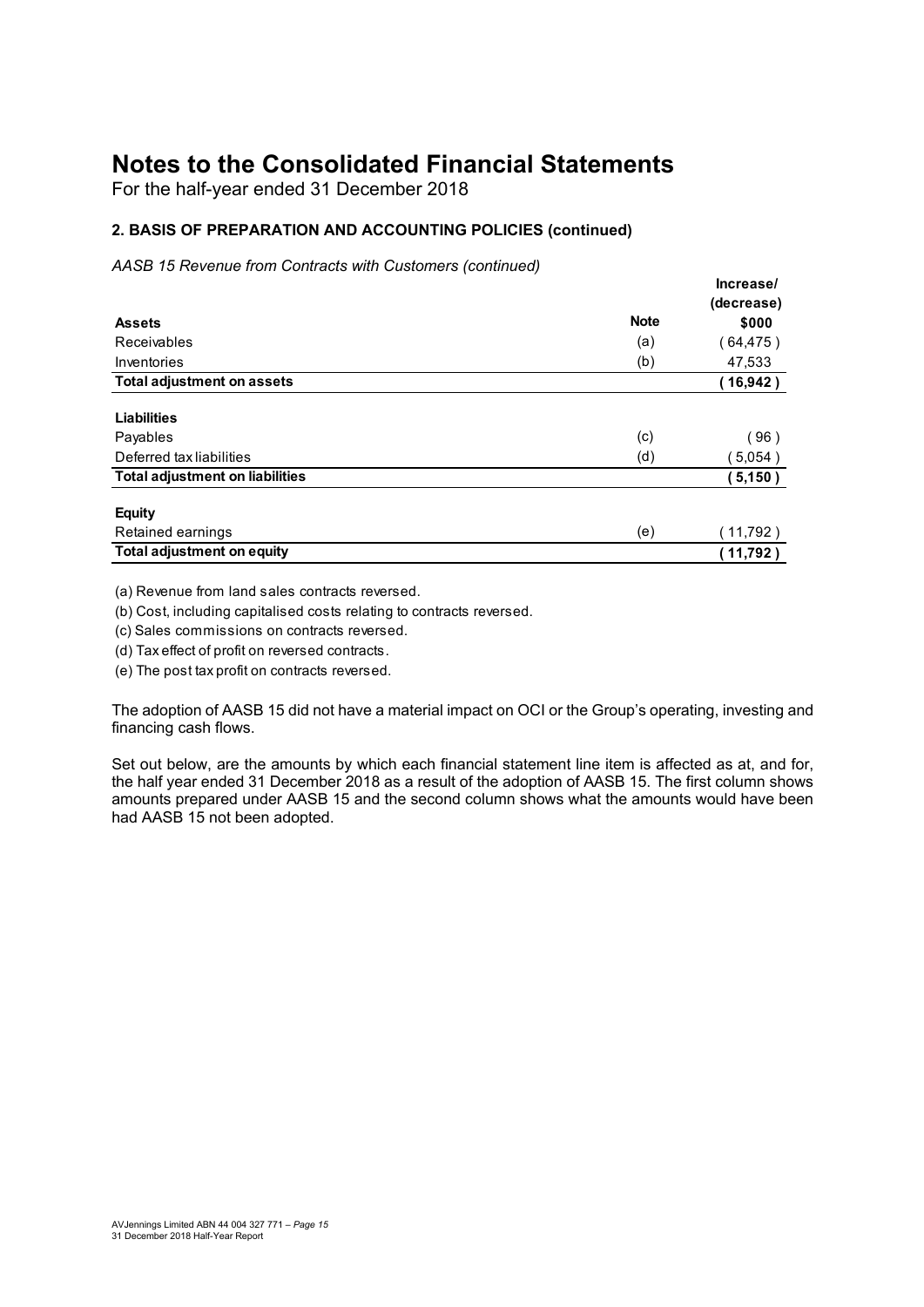For the half-year ended 31 December 2018

#### **2. BASIS OF PREPARATION AND ACCOUNTING POLICIES (continued)**

*AASB 15 Revenue from Contracts with Customers (continued)*

|                                              |             | Amounts prepared under       |                                          |                                   |  |
|----------------------------------------------|-------------|------------------------------|------------------------------------------|-----------------------------------|--|
|                                              | <b>Note</b> | AASB <sub>15</sub><br>\$'000 | <b>Previous</b><br><b>AASB</b><br>\$'000 | Increase/<br>(decrease)<br>\$'000 |  |
| <b>Continuing operations</b>                 |             |                              |                                          |                                   |  |
| Revenue from contracts with customers        | (a)         | 113,246                      |                                          | (113,246)                         |  |
| Sales of land and built form                 | (a)         |                              | 92,080                                   | 92,080                            |  |
| Management fees                              | (a)         |                              | 676                                      | 676                               |  |
| <b>Revenue</b>                               |             | 113,246                      | 92,756                                   | (20, 490)                         |  |
| Cost of sales                                | (b)         | (89, 124)                    | (69, 772)                                | 19,352                            |  |
| Gross profit                                 |             | 24,122                       | 22,984                                   | (1, 138)                          |  |
| Share of net loss of joint ventures          |             | (11)                         | (11)                                     |                                   |  |
| Fair value adjustment of financial asset     |             | (333)                        | (333)                                    |                                   |  |
| Fair value adjustment to investment property |             | 780                          | 780                                      |                                   |  |
| Selling and marketing expenses               | (c)         | (3,566)                      | (3,575)                                  | (9)                               |  |
| Employee expenses                            |             | (12,282)                     | (12,282)                                 |                                   |  |
| Other operational expenses                   |             | (2,952)                      | (2,952)                                  |                                   |  |
| Management and administration expenses       |             | (3,996)                      | (3,996)                                  |                                   |  |
| Depreciation expense                         |             | (108)                        | (108)                                    |                                   |  |
| Finance income                               |             | 416                          | 416                                      |                                   |  |
| Finance costs                                |             | (64)                         | (64)                                     |                                   |  |
| Other income                                 |             | 161                          | 161                                      |                                   |  |
| Profit before income tax                     |             | 2,167                        | 1,020                                    | (1,147)                           |  |
| Income tax                                   | (d)         | (746)                        | (402)                                    | 344                               |  |
| Profit after income tax                      |             | 1,421                        | 618                                      | (803)                             |  |
| Net profit                                   |             | 1,421                        | 618                                      | (803)                             |  |
| Other comprehensive income (OCI)             |             |                              |                                          |                                   |  |
| Foreign currency translation                 |             | 1,036                        | 1,036                                    |                                   |  |
| Other comprehensive income                   |             | 1,036                        | 1,036                                    |                                   |  |
| <b>Total comprehensive income</b>            |             | 2,457                        | 1,654                                    | (803)                             |  |
| Profit attributable to owners of the Company |             | 1,421                        | 618                                      | (803)                             |  |
| Total comprehensive income attributable to   |             |                              |                                          |                                   |  |
| owners of the Company                        |             | 2,457                        | 1,654                                    | (803)                             |  |
| Earnings per share (cents per share):        |             |                              |                                          |                                   |  |
| Basic earnings per share                     |             | 0.36                         | 0.16                                     | (0.20)                            |  |
| Diluted earnings per share                   |             | 0.36                         | 0.16                                     | (0.20)                            |  |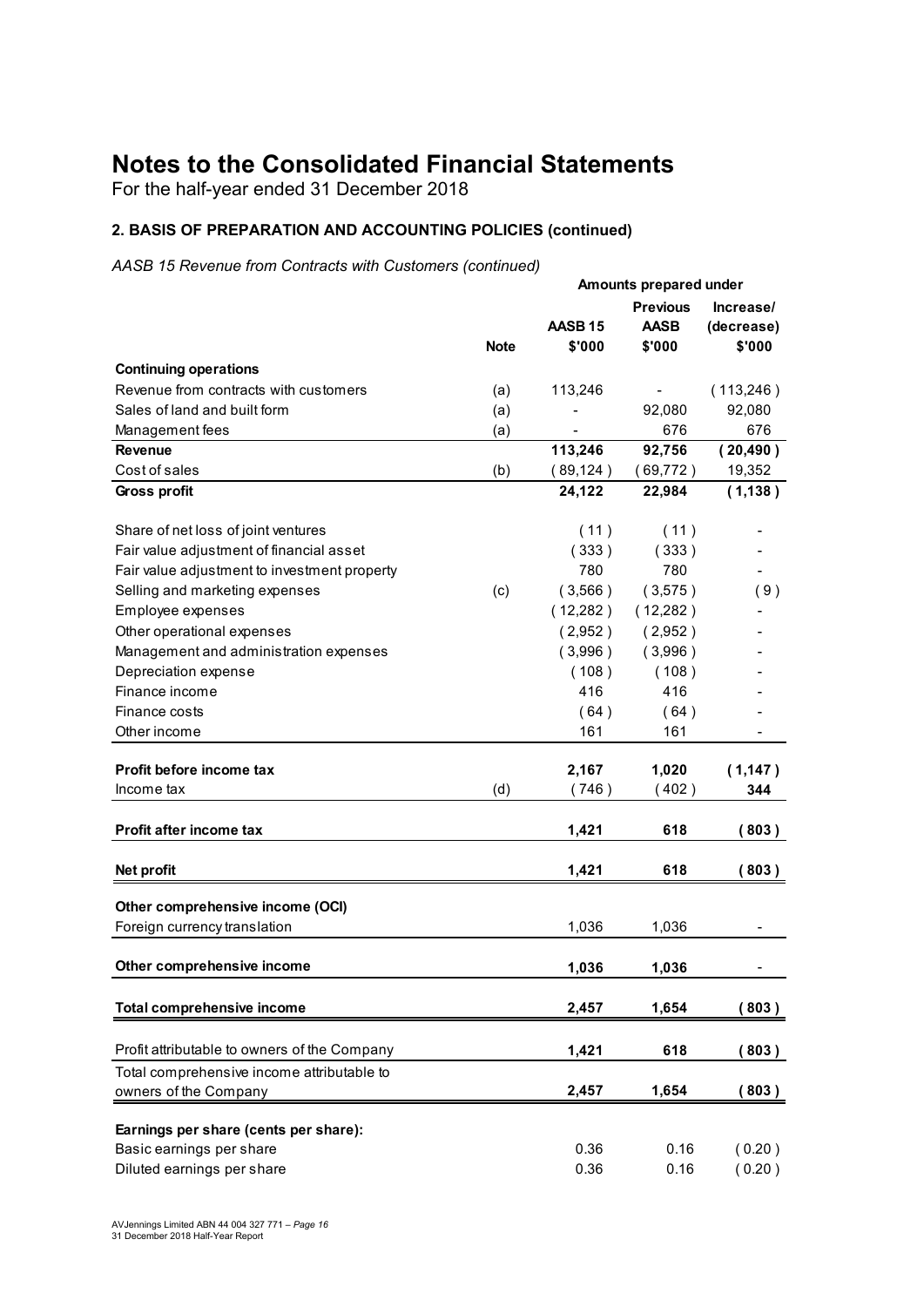For the half-year ended 31 December 2018

#### **2. BASIS OF PREPARATION AND ACCOUNTING POLICIES (continued)**

*AASB 15 Revenue from Contracts with Customers (continued)* 

- (a) Revenue from "sales of land and built form" as well as "management fees" disclosed separately under the previous standard, are now included in "revenue from contracts with customers". Revenue recognised under the previous standard is lower because the quantum of revenue recognisable prior to settlement under the previous standard at 31 December 2018, is lower than the amount recognised at 30 June 2018.
- (b) Cost and capitalised cost effects in relation to (a) above.
- (c) Sales commission adjustments in relation to (a) above.
- (d) Tax effect of (a), (b) and (c) above.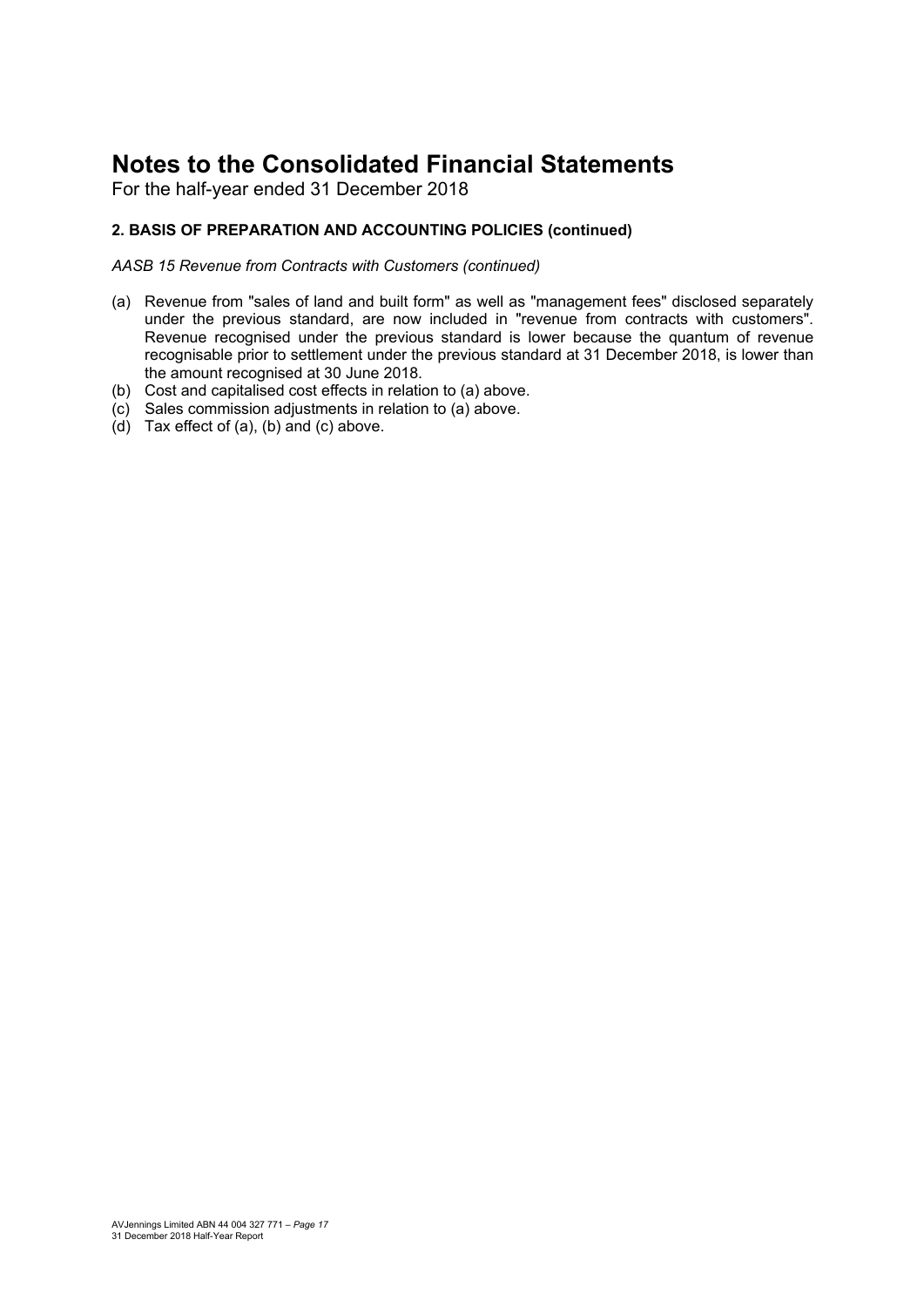For the half-year ended 31 December 2018

#### **2. BASIS OF PREPARATION AND ACCOUNTING POLICIES (continued)**

*AASB 15 Revenue from Contracts with Customers (continued)*

|                                      |             | Amounts prepared under            |                 |            |  |  |
|--------------------------------------|-------------|-----------------------------------|-----------------|------------|--|--|
|                                      |             |                                   | <b>Previous</b> | Increase/  |  |  |
|                                      |             | AASB <sub>15</sub><br><b>AASB</b> |                 | (decrease) |  |  |
|                                      | <b>Note</b> | \$'000                            | \$'000          | \$'000     |  |  |
| <b>Current assets</b>                |             |                                   |                 |            |  |  |
|                                      |             |                                   |                 |            |  |  |
| Cash and cash equivalents            |             | 2,716                             | 2,716           |            |  |  |
| Receivables                          | (a)         | 26,154                            | 70,139          | 43,985     |  |  |
| Inventories                          | (b)         | 250,623                           | 222,442         | (28, 181)  |  |  |
| Other assets                         |             | 3,077                             | 3,077           |            |  |  |
| <b>Total current assets</b>          |             | 282,570                           | 298,374         | 15,804     |  |  |
| Non-current assets                   |             |                                   |                 |            |  |  |
| Receivables                          |             | 12,147                            | 12,147          |            |  |  |
| Inventories                          |             | 370,015                           | 370,015         |            |  |  |
| Investment property                  |             | 1,750                             | 1,750           |            |  |  |
| Equity accounted investments         |             | 10,512                            | 10,512          |            |  |  |
| <b>Financial assets</b>              |             | 2,547                             | 2,547           |            |  |  |
| Plant and equipment                  |             | 1,146                             | 1,146           |            |  |  |
| Intangible assets                    |             | 2,816                             | 2,816           |            |  |  |
| <b>Total non-current assets</b>      |             | 400,933                           | 400,933         |            |  |  |
| <b>Total assets</b>                  |             | 683,503                           | 699,307         | 15,804     |  |  |
|                                      |             |                                   |                 |            |  |  |
| <b>Current liabilities</b>           |             |                                   |                 |            |  |  |
| Payables                             | (c)         | 43,110                            | 43,215          | 105        |  |  |
| Borrowings                           |             | 58,998                            | 58,998          |            |  |  |
| Tax payable                          |             | 849                               | 849             |            |  |  |
| Provisions                           |             | 5,290                             | 5,290           |            |  |  |
| <b>Total current liabilities</b>     |             | 108,247                           | 108,352         | 105        |  |  |
| <b>Non-current liabilities</b>       |             |                                   |                 |            |  |  |
| Payables                             |             | 33,177                            | 33,177          |            |  |  |
| <b>Borrowings</b>                    |             | 140,533                           | 140,533         |            |  |  |
| Deferred tax liabilities             | (d)         | 15,903                            | 20,613          | 4,710      |  |  |
| Provisions                           |             | 686                               | 686             |            |  |  |
| <b>Total non-current liabilities</b> |             | 190,299                           | 195,009         | 4,710      |  |  |
|                                      |             |                                   |                 |            |  |  |
| <b>Total liabilities</b>             |             | 298,546                           | 303,361         | 4,815      |  |  |
| Net assets                           |             | 384,957                           | 395,946         | 10,989     |  |  |
| <b>Equity</b>                        |             |                                   |                 |            |  |  |
| Contributed equity                   |             | 174,930                           | 174,930         |            |  |  |
| Reserves                             |             | 8,097                             | 8,097           |            |  |  |
| Retained earnings                    | (e)         | 201,930                           | 212,919         | 10,989     |  |  |
|                                      |             |                                   |                 |            |  |  |
| <b>Total equity</b>                  |             | 384,957                           | 395,946         | 10,989     |  |  |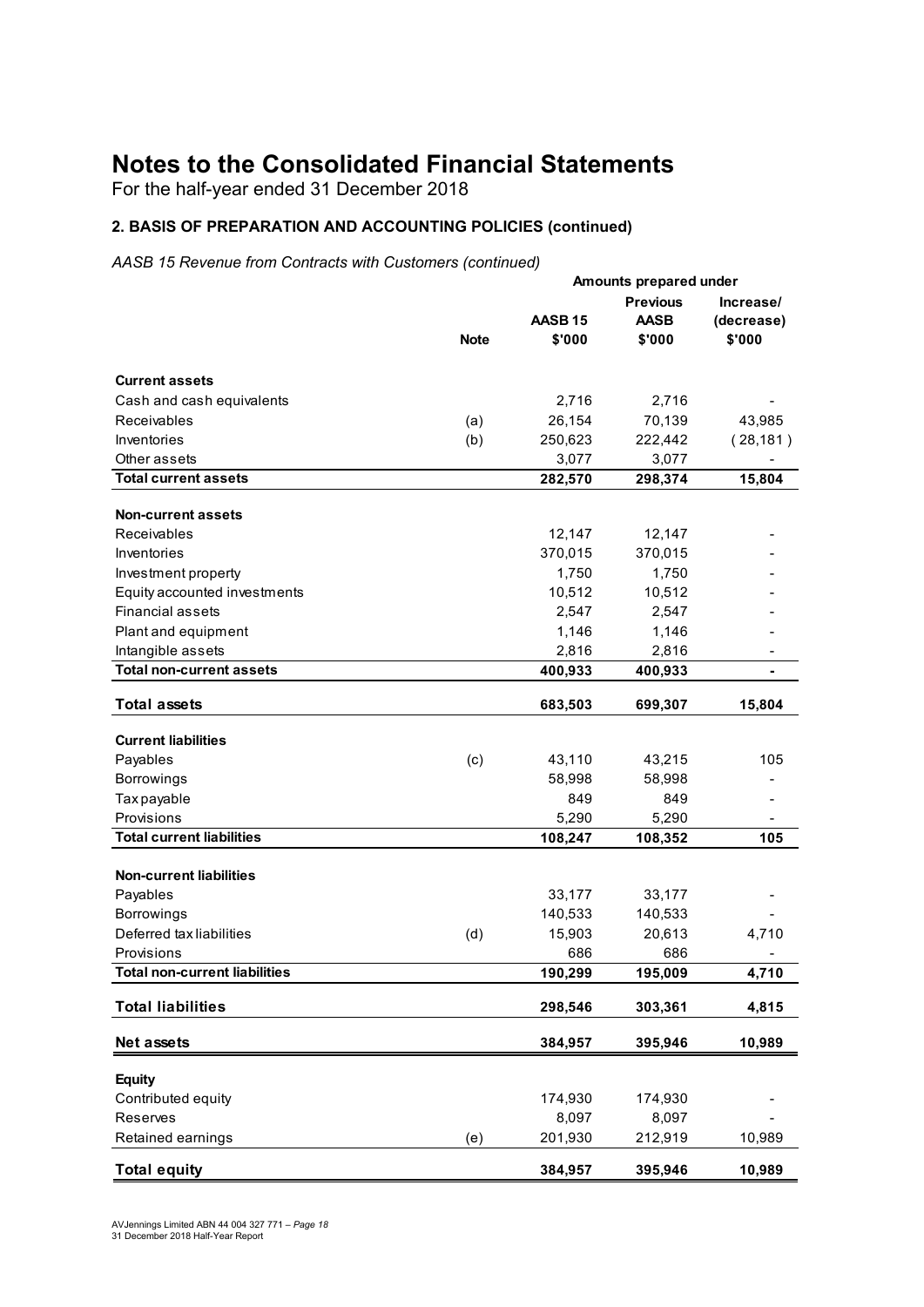For the half-year ended 31 December 2018

#### **2. BASIS OF PREPARATION AND ACCOUNTING POLICIES (continued)**

*AASB 15 Revenue from Contracts with Customers (continued)* 

- (a) Trade receivables are higher as more revenue is recognisable prior to settlement, under the recognition criteria in the previous standard.
- (b) Lower inventory under the previous standard is a consequence of more revenue being recognisable as per (a) above.
- (c) Sales commissions payable are higher under the previous standard as more revenue is recognisable.
- (d) Tax effect of higher revenue recognisable under the previous standard.
- (e) The post tax effect of higher revenue recognisable under the previous standard.

#### *AASB 16 Leases: (applicable for the Group 1 July 2019)*

AASB 16 sets out the principles for the recognition, measurement, presentation and disclosure of leases and requires lessees to account for all leases under a single on-balance sheet model similar to the accounting for finance leases under AASB 117. The standard includes two recognition exemptions for lessees – leases of 'low-value' assets (e.g., computers) and short-term leases (i.e., leases with a lease term of 12 months or less). At the commencement date of a lease, a lessee will recognise a liability to make lease payments (i.e., the lease liability) and an asset representing the right to use the underlying asset during the lease term (i.e., the right-of-use asset). Lessees will be required to separately recognise the interest expense on the lease liability and the depreciation expense on the right-of-use asset. Lessees will be also required to remeasure the lease liability upon the occurrence of certain events (e.g., a change in the lease term, a change in future lease payments resulting from a change in an index or rate used to determine those payments). The lessee will generally recognise the amount of the remeasurement of the lease liability as an adjustment to the right-of-use asset. AASB 16, requires more extensive disclosures than under AASB 117.

The Group will elect to use the exemptions proposed by the standard on lease contracts for which the lease term ends within 12 months as of the date of initial application, and lease contracts for which the underlying asset is of low value. The Group has leases of certain office equipment (i.e., computers, printing and photocopying machines) that are considered of low value.

AVJennings has performed an assessment of AASB 16 on its existing operating lease arrangements as a lessee. Based on the preliminary assessment and using a discount rate of approximately 7.5%, the Group would recognise right of use assets approximating 1% of total assets and lease liabilities approximating 2% of total liabilities if the Standard were to be implemented at 31 December 2018. Assuming there are no material changes to the business, AVJennings expects the percentage of right of use assets and lease liabilities to remain at similar levels. The transition adjustment is yet to be determined and will be calculated upon the finalisation of the assessment.

The Group is yet to decide on the transition method that will be adopted.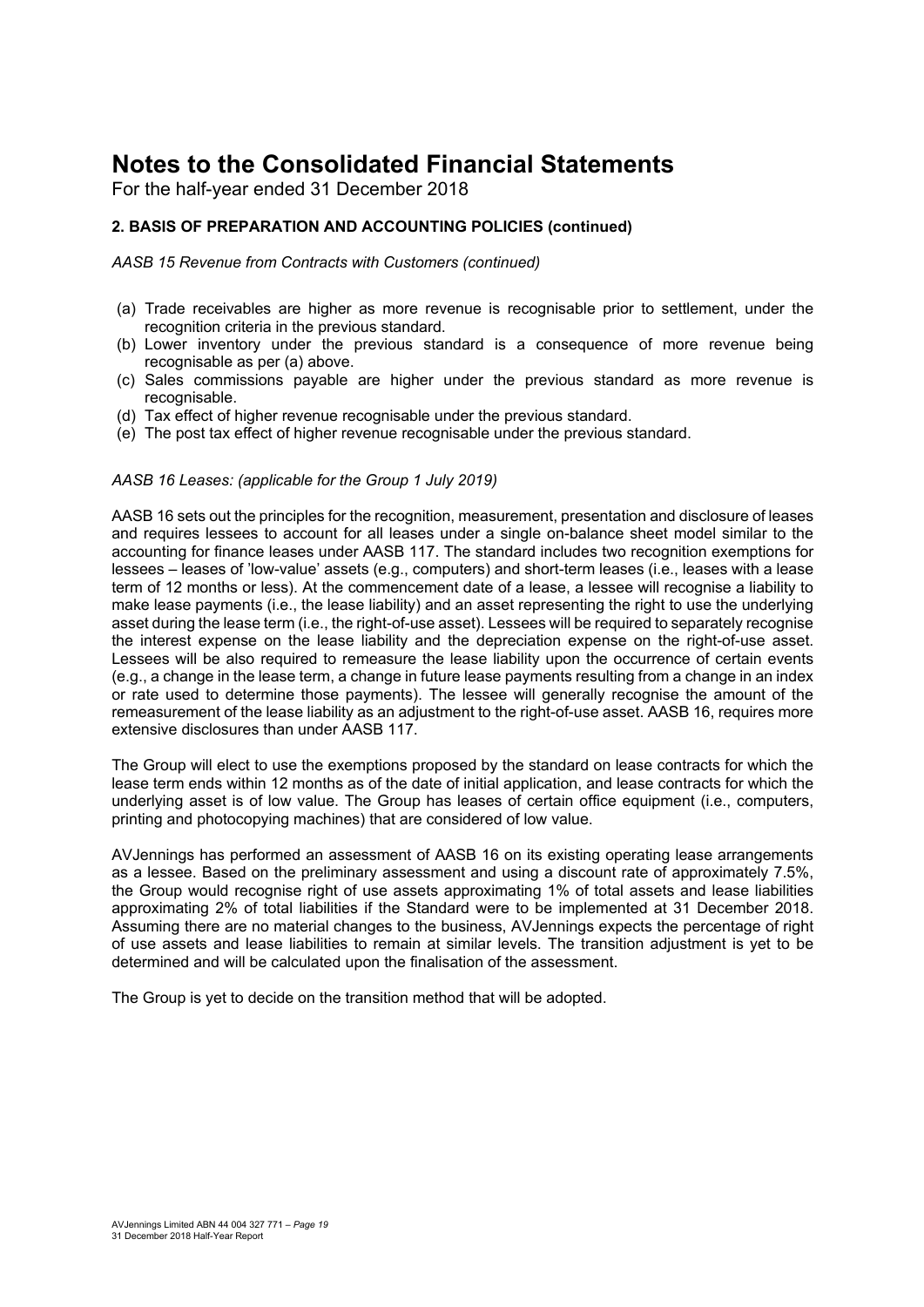For the half-year ended 31 December 2018

#### **3. REVENUES FROM CONTRACTS WITH CUSTOMERS**

#### **(a) Disaggregated revenue information**

The disaggregation of the Group's revenue from contracts with customers is set out below:

| <b>Operating Segments</b>                          | <b>NSW</b> | <b>VIC</b> | <b>QLD</b> | SA     | <b>NZ</b>                | Other  | Total   |
|----------------------------------------------------|------------|------------|------------|--------|--------------------------|--------|---------|
| 31 December 2018                                   | \$'000     | \$'000     | \$'000     | \$'000 | \$'000                   | \$'000 | \$'000  |
|                                                    |            |            |            |        |                          |        |         |
| Types of goods or service                          |            |            |            |        |                          |        |         |
| Sale of Land                                       | 36,739     | 8,925      | 2,104      | 4,342  | ٠                        |        | 52,110  |
| Sale of Integrated Housing                         | 22.792     | 10,760     | 18.560     | 8,271  | $\overline{\phantom{0}}$ | ٠      | 60.383  |
| Sale of Apartments                                 | ٠          | 77         | ٠          | ٠      |                          |        | 77      |
| Property Development & Other Services              | ٠          | 517        | 159        | ٠      |                          |        | 676     |
| <b>Total Revenue from Contracts with Customers</b> | 59,531     | 20,279     | 20,823     | 12,613 |                          | ۰      | 113,246 |
|                                                    |            |            |            |        |                          |        |         |
| Timing of revenue recognition                      |            |            |            |        |                          |        |         |
| Goods transferred at a point in time               | 59,531     | 19.762     | 20.664     | 12.613 |                          | ٠      | 112,570 |
| Services transferred over time                     | ٠          | 517        | 159        | ٠      |                          |        | 676     |
| <b>Total Revenue from Contracts with Customers</b> | 59,531     | 20,279     | 20,823     | 12,613 |                          |        | 113.246 |

#### **(b) AASB 15 revenue recognition accounting policy**

#### *(i) Sale of land, integrated housing and apartments*

Revenue from the sale of land, houses and apartments is recognised at a point in time when control is transferred to the customer. Except for certain contractual arrangements discussed below, this occurs at settlement when legal title passes and an enforceable right to payment exists.

For the following contractual arrangements, revenue is recognised prior to settlement where the customer has obtained control, and a right to payment exists:

- Revenue from sales of land on deferred terms to builders in New Zealand. The builder gains control of the land on completion of physical works and can commence building at that point.
- Sales of englobo land on deferred terms. Control passes when the contract is unconditional, physical works are complete and the customer has unfettered rights to the land before settlement.
- Revenue from sales of land to builders in Australia under put and call arrangements where the builder is the ultimate purchaser and not a conduit between AVJennings and a retail purchaser. The builder gains control of the land on completion of the physical works and can commence building at that point.

#### *(ii) Property development and other services*

AVJennings Properties Ltd provides property development and other services to joint venture arrangements entered into by other entities within the Group. The performance obligation is satisfied over-time and revenue is progressively recognised based on the terms of the service agreement.

#### *(iii) Financing components*

The Group does not expect to have any contracts for the sale of land, integrated housing and apartments where the duration between the transfer of the goods to the customer and payment by the customer exceeds one year in Australia.

In the case of certain contracts for the sale of land in New Zealand and the provision of services in Australia, the duration may exceed one year. The group discounts the balances in respect of these contracts to reflect the present value of expected cash inflows.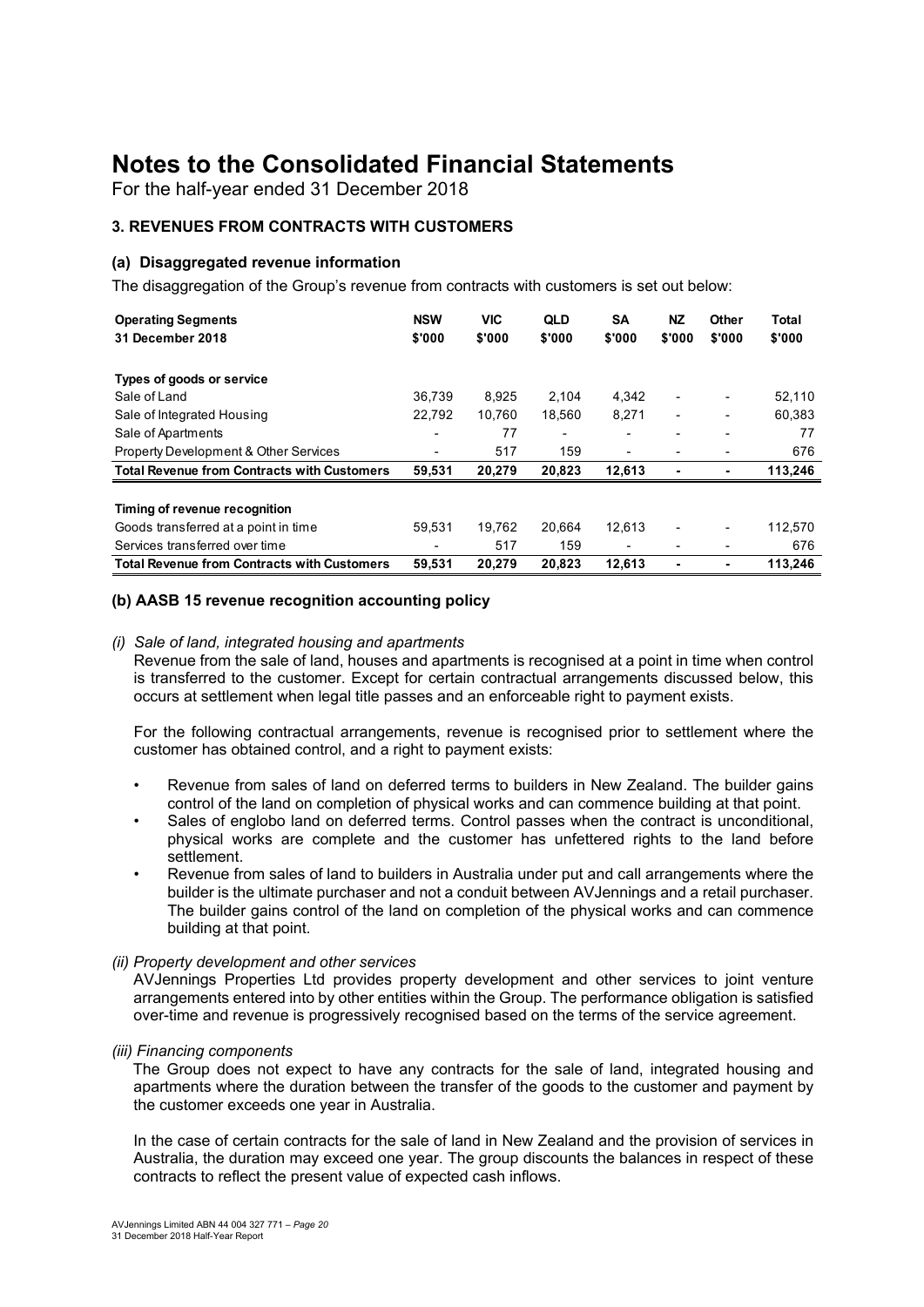For the half-year ended 31 December 2018

#### **4. INCOME AND EXPENSES**

|                                                                  | 31 December<br>2018 | 31 December<br>2017 |  |
|------------------------------------------------------------------|---------------------|---------------------|--|
|                                                                  | \$'000              | \$'000              |  |
| <b>Revenues</b>                                                  |                     |                     |  |
| Sales of land and built form                                     |                     | 184,218             |  |
| Management fees                                                  |                     | 421                 |  |
| Revenue from contracts with customers                            | 113,246             |                     |  |
| <b>Total revenues</b>                                            | 113,246             | 184,639             |  |
| Cost of sales include:                                           |                     |                     |  |
| Utilisation of inventory provisions                              | (291)               | (1,281)             |  |
| Amortisation of finance costs capitalised to inventories         | 6,299               | 7,800               |  |
| <b>Finance income</b>                                            |                     |                     |  |
| Interest from financial assets held for cash management purposes | 416                 | 773                 |  |
| <b>Finance costs</b>                                             |                     |                     |  |
| Bank loans and overdrafts                                        | 5,861               | 6,845               |  |
| Less: Amount capitalised to inventories                          | 5,797)              | (6,738)             |  |
| <b>Finance costs expensed</b>                                    | 64                  | 107                 |  |
| <b>Other income</b>                                              |                     |                     |  |
| Other items                                                      | 161                 |                     |  |
|                                                                  |                     | 415                 |  |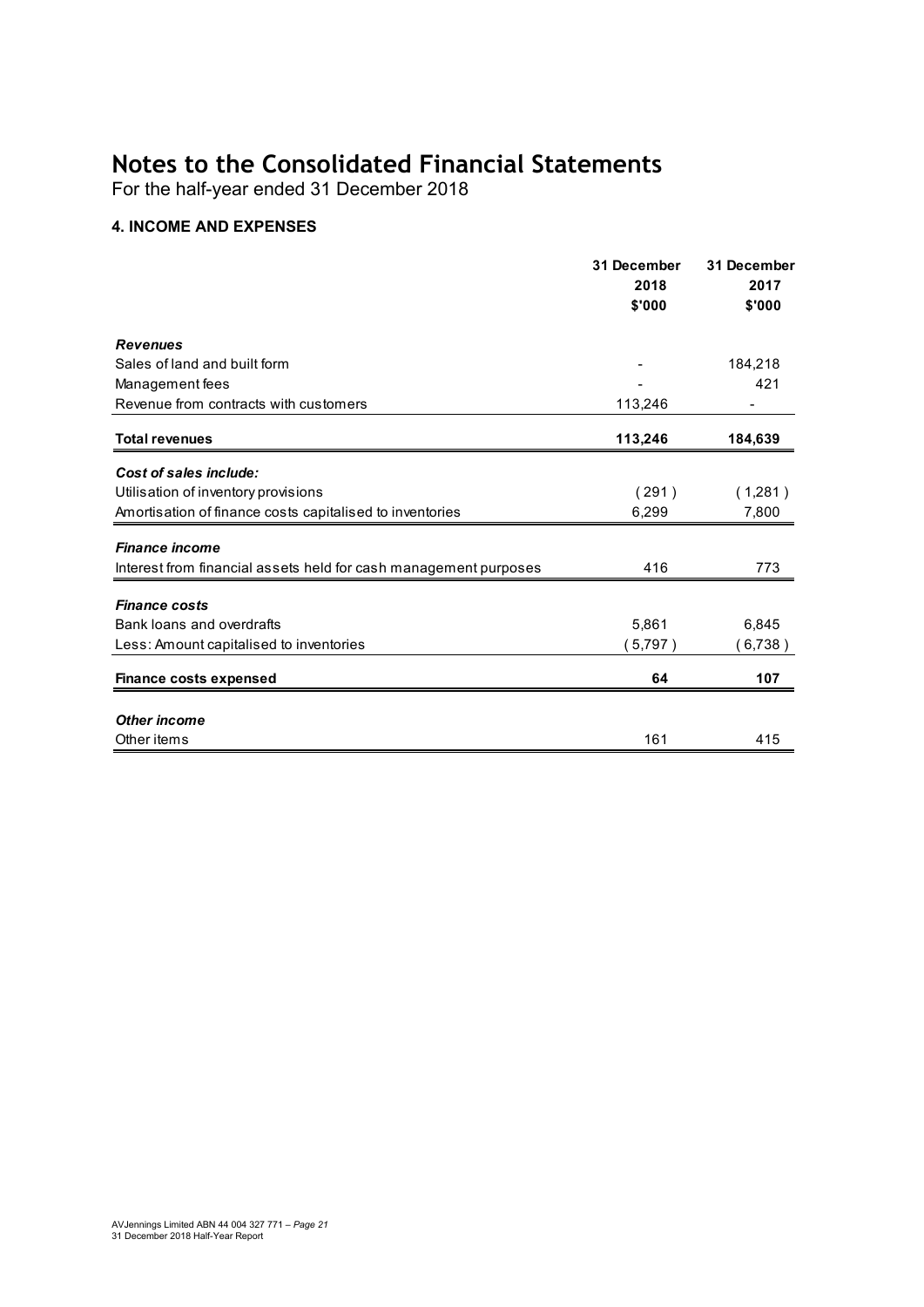For the half-year ended 31 December 2018

#### **5. INCOME TAX**

|                                          | 31 December<br>2018<br>\$'000 | 31 December<br>2017<br>\$'000 |
|------------------------------------------|-------------------------------|-------------------------------|
| Income tax expense                       |                               |                               |
| The major components of income tax are:  |                               |                               |
| Current income tax                       |                               |                               |
| Current income tax charge                | 2,937                         | 10.214                        |
| Adjustment for prior year                | 93                            | (7)                           |
| Deferred income tax                      |                               |                               |
| Current temporary differences            | (2,284)                       | (3,296)                       |
| Adjustment for prior year                |                               | (1)                           |
| Income tax reported in the Consolidated  |                               |                               |
| <b>Statement of Comprehensive Income</b> | 746                           | 6.910                         |

Numerical reconciliation between aggregate tax recognised in the *Consolidated Statement of Comprehensive Income* and tax calculated per the statutory income tax rate:

| Accounting profit before income tax                           | 2,167 | 22.392 |
|---------------------------------------------------------------|-------|--------|
| Tax at Australian income tax rate of 30%                      | 650   | 6,718  |
| Non-deductible share of equity accounted Joint Venture losses | 3     | 42     |
| Other non-deductible items                                    | (53)  | 194    |
| Assessable/(deductible) foreign jurisdiction gains/(losses)   | 62    | (49)   |
| Effect of lower tax rate in foreign jurisdictions             | (9)   | 13     |
| Adjustment for prior year                                     | 93    | (8)    |
| Income tax expense                                            | 746   | 6,910  |
| <b>Effective tax rate</b>                                     | 34%   | 31%    |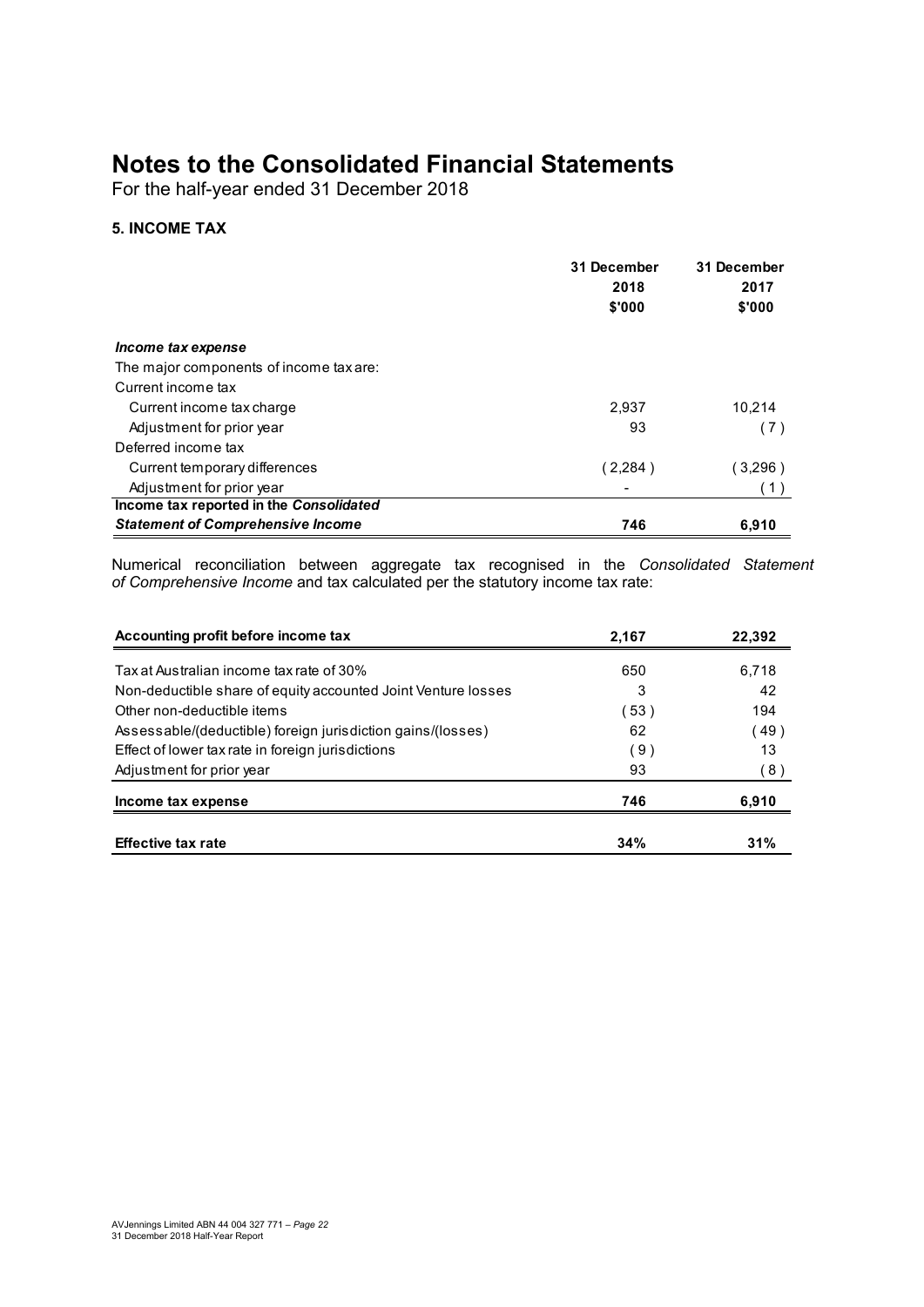For the half-year ended 31 December 2018

#### **6. DIVIDENDS**

|                                                                                                | 31 December<br>2018 | 31 December<br>2017 |
|------------------------------------------------------------------------------------------------|---------------------|---------------------|
|                                                                                                | \$'000              | \$'000              |
| Cash dividends declared and paid                                                               |                     |                     |
| 2018 final dividend of 3.0 cents per share,<br>paid 11 October 2018. Fully franked $@$ 30% tax | 11,848              |                     |
| 2017 final dividend of 3.5 cents per share,                                                    |                     |                     |
| paid 19 September 2017. Fully franked @ 30% tax                                                |                     | 13,454              |
| Total cash dividends declared and paid                                                         | 11,848              | 13,454              |
| <b>Dividends proposed</b>                                                                      |                     |                     |
| 2019 interim dividend of 1.0 cents per share,                                                  |                     |                     |
| to be paid 22 March 2019. Fully franked $@30\%$ tax                                            | 4,062               |                     |
| 2018 interim dividend of 2.0 cents per share,                                                  |                     |                     |
| paid 19 April 2018. Fully franked $@$ 30% tax                                                  |                     | 7,688               |
| <b>Total dividends proposed</b>                                                                | 4,062               | 7,688               |

The Company's Dividend Reinvestment Plan is suspended.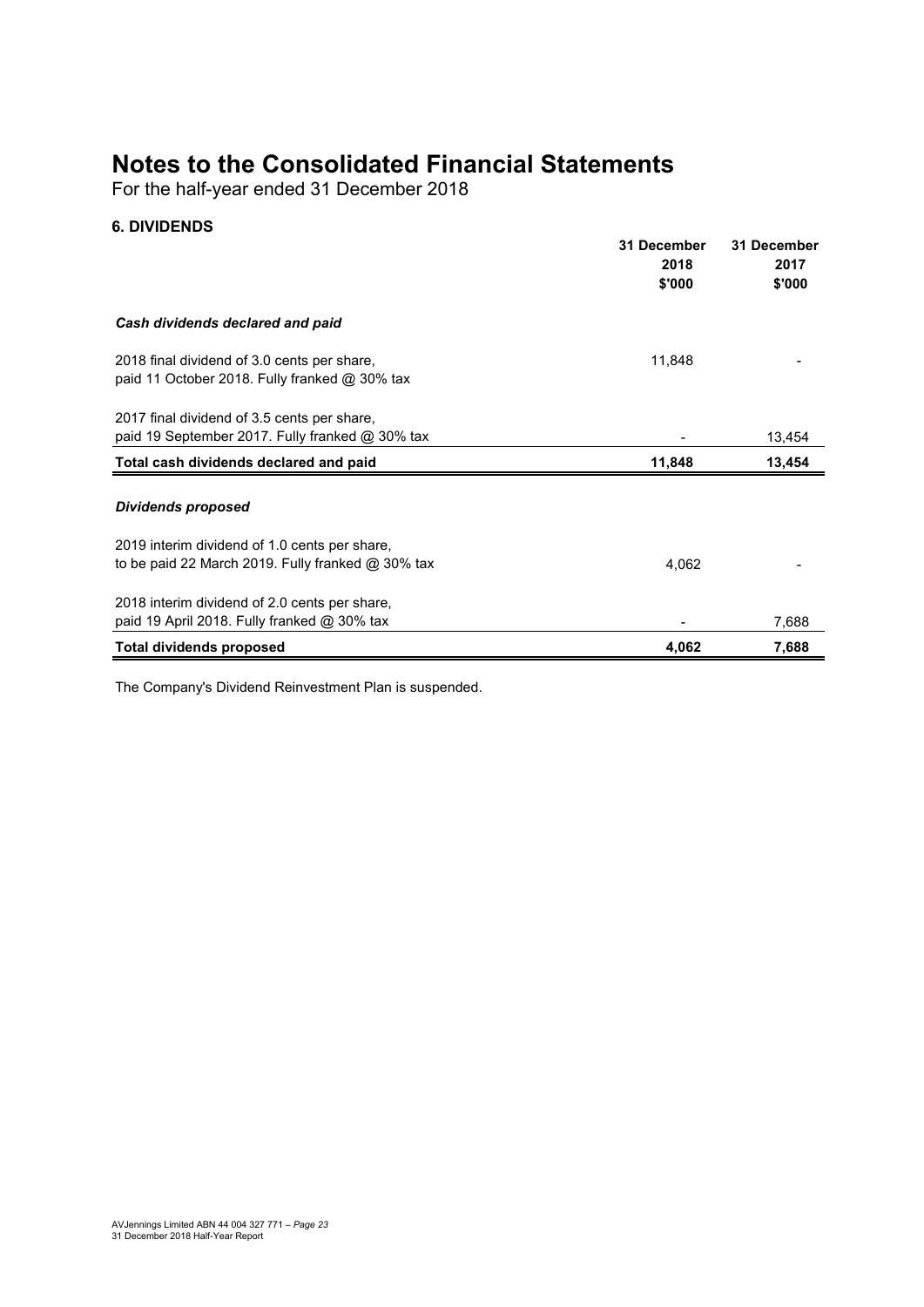For the half-year ended 31 December 2018

#### **7. CONTRIBUTED EQUITY**

|                                                                                              | 31 December<br>2018<br><b>Number</b> | 30 June<br>2018<br><b>Number</b> | 31 December<br>2018<br>\$'000 | 30 June<br>2018<br>\$'000 |
|----------------------------------------------------------------------------------------------|--------------------------------------|----------------------------------|-------------------------------|---------------------------|
| Ordinary shares                                                                              | 406,230,728                          | 394,926,905                      | 177.961                       | 170,481                   |
| Treasury shares                                                                              |                                      | (495,632)                        | (3,031)                       | (2,538)                   |
| Share capital                                                                                | 406,230,728                          | 394,431,273                      | 174,930                       | 167,943                   |
| (a) Movement in ordinary share capital                                                       | <b>Number</b>                        | <b>Number</b>                    | \$'000                        | \$'000                    |
| As at the beginning of the year                                                              | 394,926,905                          | 384,423,851                      | 170,481                       | 162,793                   |
| Issued under the Dividend Reinvestment Plan<br>Issued pursuant to the underwriting agreement | 11,303,823                           | 7,252,488<br>3,250,566           | 7,480                         | 5,309<br>2,379            |
| As at the end of the period                                                                  | 406,230,728                          | 394,926,905                      | 177,961                       | 170,481                   |

On 17 August 2018, the Company announced a fully franked final dividend of 3.0 cents per share to be paid on 11 October 2018. The Company also announced the Dividend Reinvestment Plan (DRP) would be reactivated for this dividend.

The DRP offered shares in the capital of the Company (Shares) to each shareholder of the Company with a registered address in Australia and New Zealand (and otherwise as determined pursuant to the DRP) by way of reinvestment of some or all of their dividend entitlement.

The issue price under the DRP was \$0.6616 per share, being the average of the daily volume weighted average price of all AVJennings' shares sold on the ASX during the Pricing Period, which commenced on 14 September 2018 and concluded on 20 September 2018, less a 2.5% discount.

On 11 October 2018, AVJennings issued 11,303,823 Shares to shareholders of AVJennings under the DRP. The issued shares raised \$7,480,000 in total.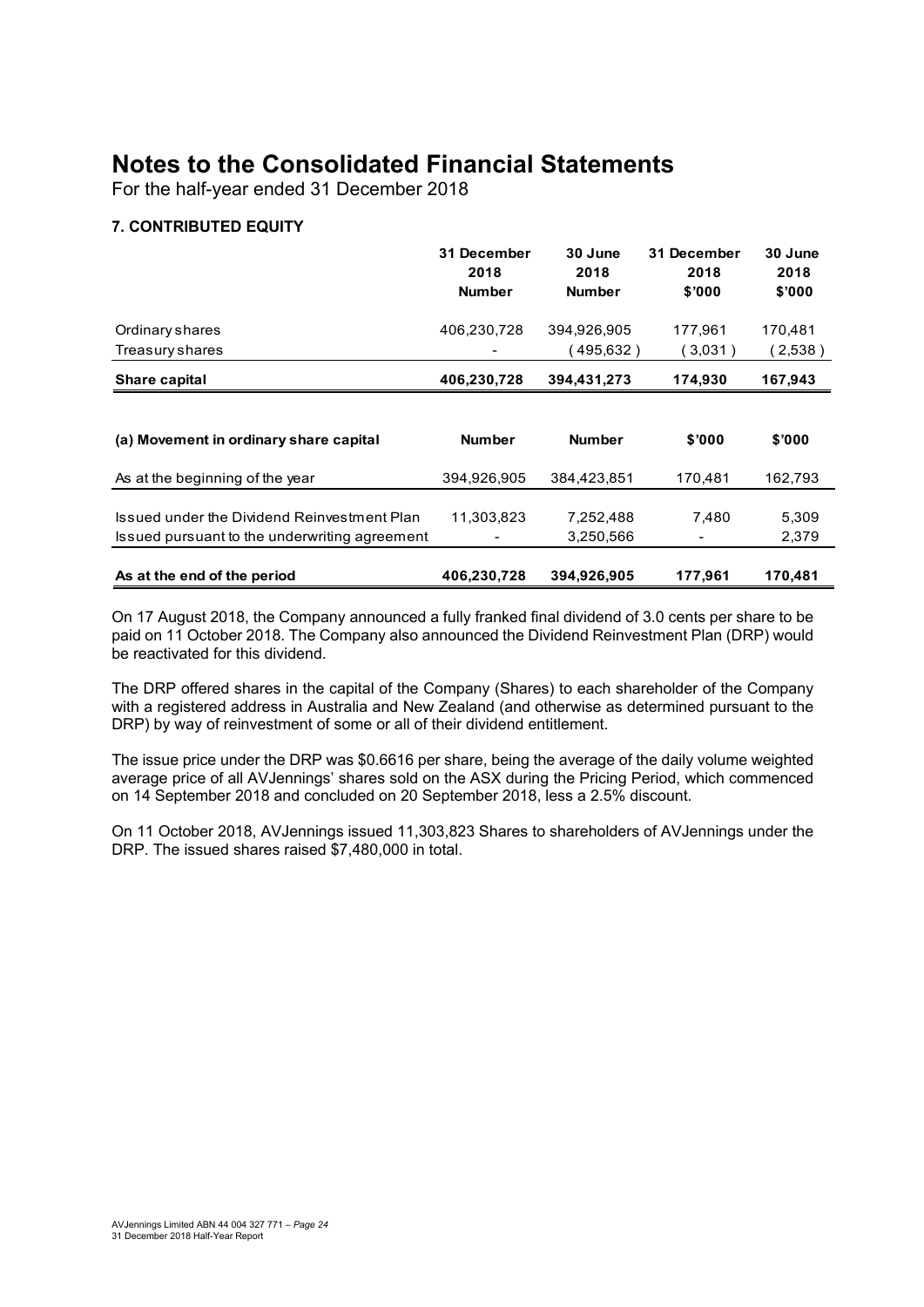For the half-year ended 31 December 2018

#### **7. CONTRIBUTED EQUITY (continued)**

| (b) Movement in treasury shares | 31 December<br>2018<br><b>Number</b> | 30 June<br>2018<br><b>Number</b> | 31 December<br>2018<br>\$'000 | 30 June<br>2018<br>\$'000 |
|---------------------------------|--------------------------------------|----------------------------------|-------------------------------|---------------------------|
| As at the beginning of the year | 495,632)                             | (842.089)                        | (2,538)                       | (2,357)                   |
| On market acquisition of shares | $699,558$ )                          | (248,020)                        | 493)                          | 〔181〕                     |
| Employee share scheme issue     | 1,195,190                            | 594.477                          | $\,$                          |                           |
| As at the end of the period     | $\blacksquare$                       | 495.632)                         | (3,031)                       | (2,538)                   |

During the year, 699,558 treasury shares were purchased by the AVJ Deferred Employee Share Plan Trust at a cost of \$493,000.

Fully paid ordinary shares carry one vote per share and carry the right to dividends. There are currently no unexercised or outstanding options. No options were exercised during the half-year.

Treasury shares are shares in AVJennings Limited that are held by the AVJ Deferred Employee Share Plan Trust for the purpose of issuing shares to Executives.

The original cost of the shares is treated as a reduction in share capital and the underlying shares identified separately as treasury shares.

#### **8. OPERATING SEGMENTS**

The Group operates primarily in residential development.

The Group determines segments based on information that is provided to the Managing Director who is the Chief Operating Decision Maker (CODM). The CODM assesses the performance and makes decisions about the resources to be allocated to the segment. Each segment prepares a detailed finance report on a monthly basis which summarises the following:

- Historic results of the segment; and
- Forecast of the segment for the remainder of the year.

#### *Reportable segments*

#### *Jurisdictions:*

This includes activities relating to Land Development, Integrated Housing and Apartments Development.

*Other:* 

This includes numerous low value items, amongst the most significant of which is interest.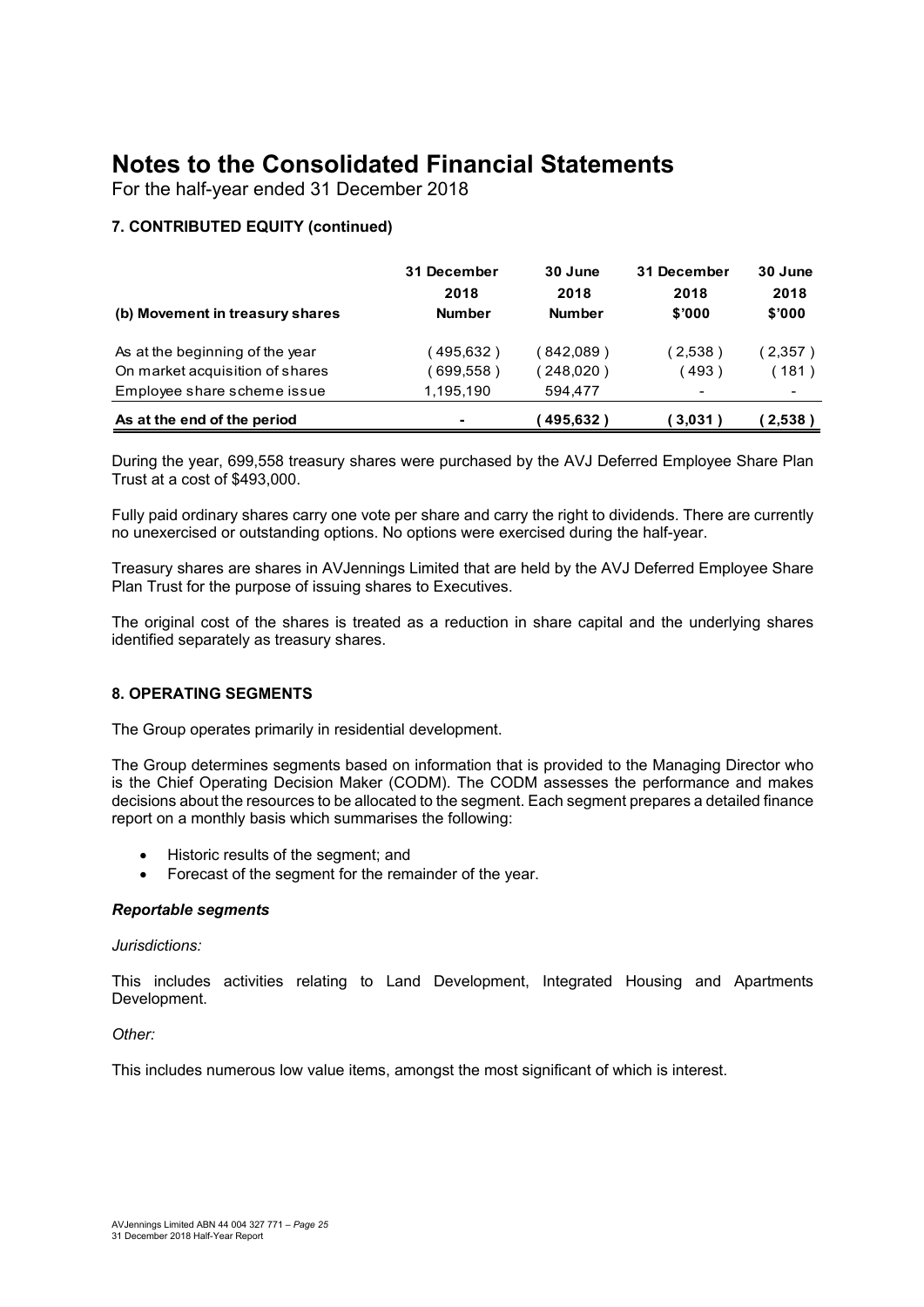For the half-year ended 31 December 2018

#### **8. OPERATING SEGMENTS (continued)**

The following table presents the revenues and results information regarding operating segments:

|                                 |             | <b>NSW</b>               |        | <b>VIC</b>  |                          | QLD         |                | <b>SA</b>                |             | <b>NZ</b>                | Other       |                          |             | Total     |
|---------------------------------|-------------|--------------------------|--------|-------------|--------------------------|-------------|----------------|--------------------------|-------------|--------------------------|-------------|--------------------------|-------------|-----------|
| <b>Operating Segments</b>       | 31 December |                          |        | 31 December |                          | 31 December |                | 31 December              | 31 December |                          | 31 December |                          | 31 December |           |
|                                 | 2018        | 2017                     | 2018   | 2017        | 2018                     | 2017        | 2018           | 2017                     | 2018        | 2017                     | 2018        | 2017                     | 2018        | 2017      |
|                                 | \$'000      | \$'000                   | \$'000 | \$'000      | \$'000                   | \$'000      | \$'000         | \$'000                   | \$'000      | \$'000                   | \$'000      | \$'000                   | \$'000      | \$'000    |
|                                 |             |                          |        |             |                          |             |                |                          |             |                          |             |                          |             |           |
| <b>Revenues</b>                 |             |                          |        |             |                          |             |                |                          |             |                          |             |                          |             |           |
| <b>External sales</b>           | 59,531      | 85,293                   | 19,762 | 39,916      | 20,664                   | 31,216      | 12,613         | 27,732                   |             | 61                       |             | $\overline{\phantom{a}}$ | 112,570     | 184,218   |
| Management fees                 |             | $\blacksquare$           | 517    | 252         | 159                      | 159         | $\blacksquare$ | 10                       | ٠           | $\overline{\phantom{0}}$ |             | $\sim$                   | 676         | 421       |
| <b>Total segment revenues</b>   | 59,531      | 85,293                   | 20,279 | 40,168      | 20,823                   | 31,375      | 12,613         | 27,742                   |             | 61                       |             | $\sim$                   | 113,246     | 184,639   |
|                                 |             |                          |        |             |                          |             |                |                          |             |                          |             |                          |             |           |
| Results                         |             |                          |        |             |                          |             |                |                          |             |                          |             |                          |             |           |
| Segment results                 | 11,847      | 27,983                   | 599    | 1,774       | (860)                    | 640         | (1, 476)       | 176                      | 793         | 317                      | 782         | 1,512                    | 11,685      | 32,402    |
| Share of loss of joint ventures |             |                          |        | (3)         | $\overline{\phantom{a}}$ |             | (9)            | (5)                      |             | $\overline{\phantom{0}}$ | (2)         | (134)                    | (11)        | (142)     |
| Other non-segment revenue       |             | $\sim$                   |        |             |                          |             |                |                          |             | $\sim$                   | 577         | 1,188                    | 577         | 1,188     |
| Fair value adjustments          |             | $\overline{\phantom{0}}$ | 780    |             |                          |             |                |                          |             |                          | (333)       | $\overline{\phantom{a}}$ | 447         |           |
| Unallocated depreciation and    |             |                          |        |             |                          |             |                |                          |             |                          |             |                          |             |           |
| lamortisation                   |             | $\overline{\phantom{a}}$ |        |             |                          |             |                | ٠                        |             | $\overline{\phantom{a}}$ |             | $\sim$                   | (108)       | (141)     |
| Unallocated expenses            |             | $\overline{\phantom{a}}$ |        |             |                          |             |                | $\overline{\phantom{a}}$ |             |                          |             | $\sim$                   | (10, 359)   | (10, 808) |
| Unallocated interest expense    |             | $\blacksquare$           |        |             |                          |             |                | $\overline{\phantom{a}}$ |             |                          |             | $\sim$                   | (64)        | (107)     |
| <b>Profit before tax</b>        |             |                          |        |             |                          |             |                |                          |             |                          |             |                          | 2,167       | 22,392    |
| Income tax                      |             |                          |        |             |                          |             |                |                          |             |                          |             |                          | (746)       | (6,910)   |
| Net profit                      |             |                          |        |             |                          |             |                |                          |             |                          |             |                          | 1,421       | 15,482    |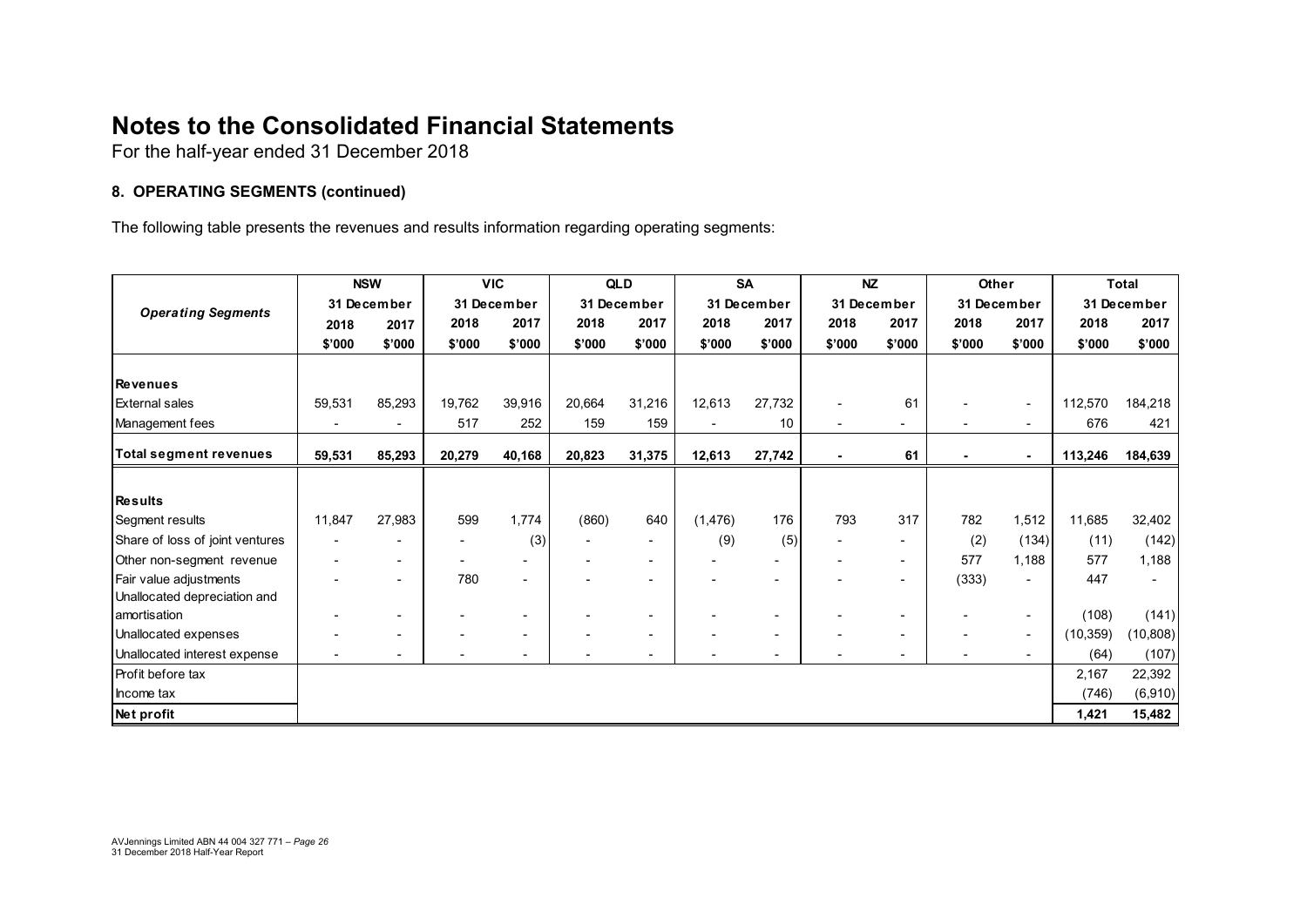For the half-year ended 31 December 2018

#### **8. OPERATING SEGMENTS (continued)**

The following table presents the assets and liabilities information regarding operating segments:

|                  | <b>NSW</b> |         | <b>VIC</b> |         | <b>QLD</b> |         | <b>SA</b> |        | <b>NZ</b> |        | <b>Other</b> |         | Total   |          |
|------------------|------------|---------|------------|---------|------------|---------|-----------|--------|-----------|--------|--------------|---------|---------|----------|
| <b>Operating</b> | 31 Dec     | 30 Jun  | 31 Dec     | 30 Jun  | 31 Dec     | 30 Jun  | 31 Dec    | 30 Jun | 31 Dec    | 30 Jun | 31 Dec       | 30 Jun  | 31 Dec  | $30$ Jun |
| Segments         | 2018       | 2018    | 2018       | 2018    | 2018       | 2018    | 2018      | 2018   | 2018      | 2018   | 2018         | 2018    | 2018    | 2018     |
|                  | \$'000     | \$'000  | \$'000     | \$'000  | \$'000     | \$'000  | \$'000    | \$'000 | \$'000    | \$'000 | \$'000       | \$'000  | \$'000  | \$'000   |
|                  |            |         |            |         |            |         |           |        |           |        |              |         |         |          |
| <b>Assets</b>    |            |         |            |         |            |         |           |        |           |        |              |         |         |          |
| Segment          |            |         |            |         |            |         |           |        |           |        |              |         |         |          |
| lassets          | 219,455    | 221,638 | 198,345    | 170,326 | 92,913     | 108,063 | 65,185    | 71,028 | 91,785    | 44,128 | 15,820       | 25,213  | 683,503 | 640,396  |
|                  |            |         |            |         |            |         |           |        |           |        |              |         |         |          |
| Total assets     | 219,455    | 221,638 | 198,345    | 170,326 | 92,913     | 108,063 | 65,185    | 71,028 | 91,785    | 44,128 | 15,820       | 25,213  | 683,503 | 640,396  |
|                  |            |         |            |         |            |         |           |        |           |        |              |         |         |          |
| Liabilities      |            |         |            |         |            |         |           |        |           |        |              |         |         |          |
| Segment          |            |         |            |         |            |         |           |        |           |        |              |         |         |          |
| liabilities      | 38,559     | 26,224  | 71,861     | 54,611  | 5,964      | 6,507   | 4,468     | 4,992  | 60.825    | 18,032 | 116,869      | 131,032 | 298,546 | 241,398  |
|                  |            |         |            |         |            |         |           |        |           |        |              |         |         |          |
| Total            |            |         |            |         |            |         |           |        |           |        |              |         |         |          |
| liabilities      | 38,559     | 26,224  | 71,861     | 54,611  | 5,964      | 6,507   | 4,468     | 4,992  | 60,825    | 18,032 | 116,869      | 131,032 | 298,546 | 241,398  |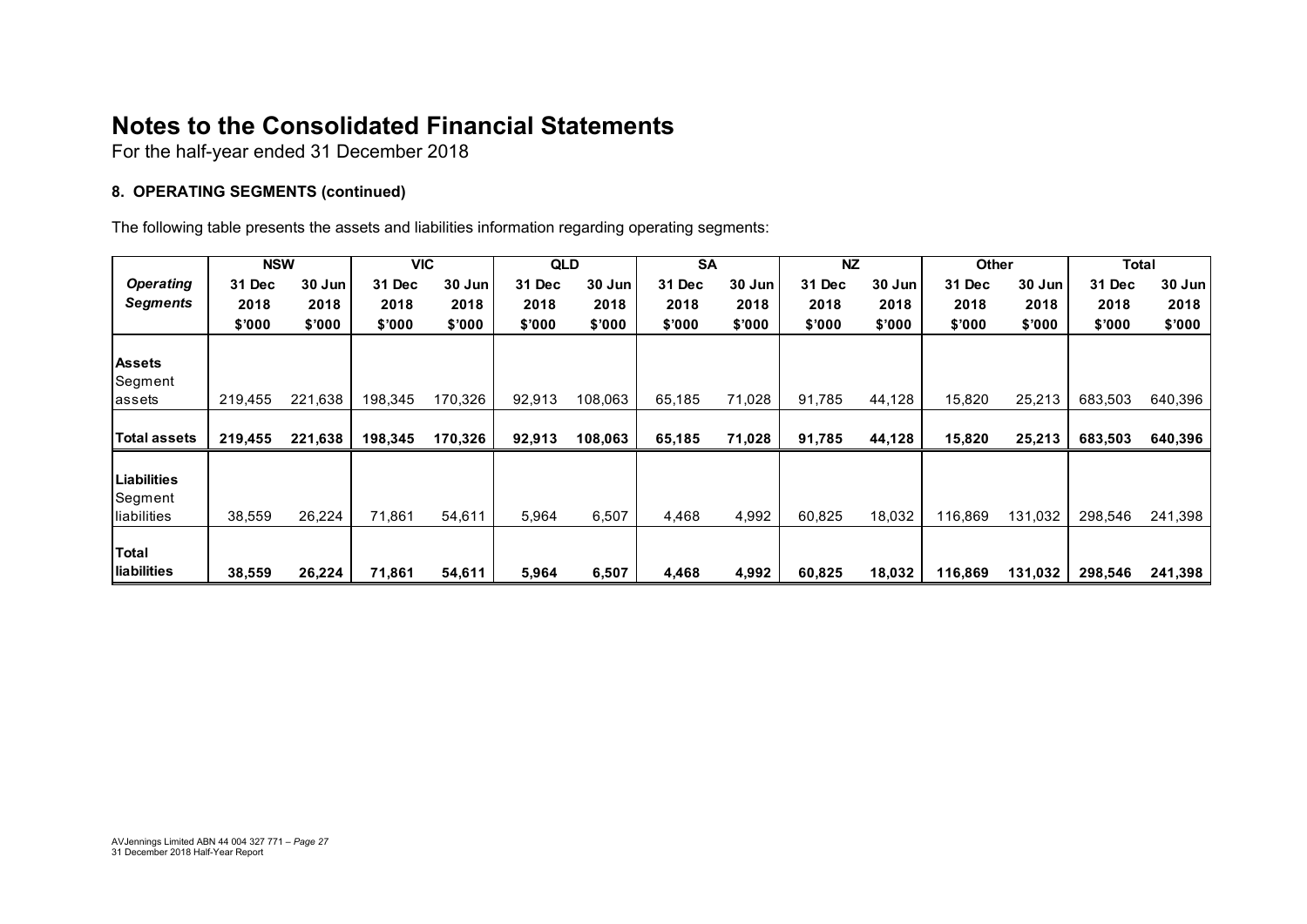For the half-year ended 31 December 2018

#### **9. NET TANGIBLE ASSET BACKING**

|                                                             | 31 December | 30 June |
|-------------------------------------------------------------|-------------|---------|
|                                                             | 2018        | 2018    |
| Net Tangible Asset backing (NTA) - cents per ordinary share | 94.1        | 100.4   |

The number of ordinary shares used in the computation of NTA as at 31 December 2018 was 406,230,728 (30 June 2018: 394,431,273). Refer to note 7 for details.

#### **10. INTEREST IN JOINT OPERATIONS**

The Group's interest in the profits and losses of Joint Operations is included in the *Consolidated Statement of Comprehensive Income* under the following classifications:

|                                      | 31 December<br>2018<br>\$'000 | 31 December<br>2017<br>\$'000 |
|--------------------------------------|-------------------------------|-------------------------------|
| Revenues                             | 10                            |                               |
| Other expenses                       | (312)                         | 370)                          |
| Loss before income tax<br>Income tax | (302)<br>91                   | (369)<br>111                  |
|                                      |                               |                               |
| Loss after income tax                | (211)                         | 258)                          |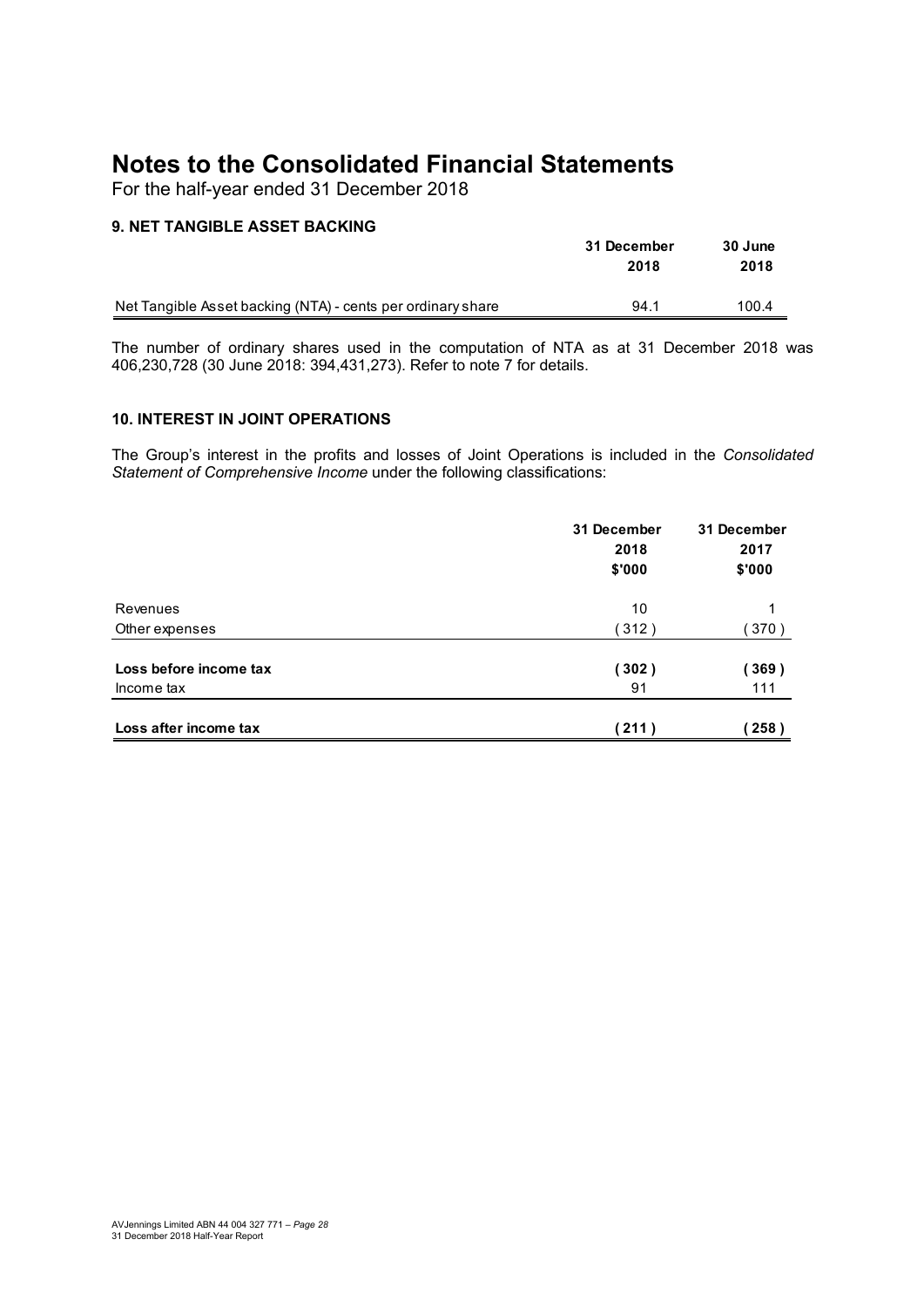For the half-year ended 31 December 2018

#### **11. INVESTMENTS ACCOUNTED FOR USING THE EQUITY METHOD**

The interests in a joint venture entity are accounted for using the equity method of accounting and are carried at cost. Under the equity method, the Group's share of the results of the joint venture entity are recognised in the *Consolidated Statement of Comprehensive Income*, and the share of movements in reserves is recognised in the *Consolidated Statement of Financial Position*. The information is set out below:

| <b>Equity accounted Joint Ventures</b> |       | Interest held                                   | Share of net loss |        |  |
|----------------------------------------|-------|-------------------------------------------------|-------------------|--------|--|
|                                        |       | 31 December 31 December 31 December 31 December |                   |        |  |
|                                        | 2018  | 2017                                            | 2018              | 2017   |  |
|                                        |       |                                                 | \$'000            | \$'000 |  |
| Epping JV                              |       | 10.0%                                           |                   | (3)    |  |
| Woodville JV                           | 50.0% | 50.0%                                           | (9)               | (5)    |  |
| Pindan Capital Group Dwelling Trust    | 33.3% | 33.3%                                           | (2)               | (134)  |  |
| Loss after income tax                  |       |                                                 | (11)              | (142)  |  |

#### **12. INVESTMENT PROPERTY**

The Group has recognised an investment property at Waterline Victoria in the period. This relates to a retail space asset, previously classified in inventory, which is now being held for long term yield and capital appreciation.

The Group accounts for its investment property at fair value and revaluations are recognised through profit and loss. The fair value at reporting date is based on an external valuation performed by Knight Frank.

The Capitalisation Approach and Direct Comparison Approach methods have been adopted in determining the fair value.

|                                        | 2018   | 2017   |
|----------------------------------------|--------|--------|
|                                        | \$'000 | \$7000 |
| Opening balance at 1 July              |        |        |
| Transfer from inventory                | 970    |        |
| Net gain from fair value remeasurement | 780    |        |
| Closing balance at 31 December         | 1.750  |        |

#### **13. BORROWINGS**

The fair value for borrowings less than 12 months to maturity is deemed to equal the carrying value. All other borrowings are discounted if the effect of discounting is material. The fair value of borrowings are determined by using the discounted cash flow method with a discount rate that reflects the issuer's borrowing rate as at the end of the reporting period.

Borrowings are classified as level 2 financial instruments.

The Group remains compliant with all lending covenants.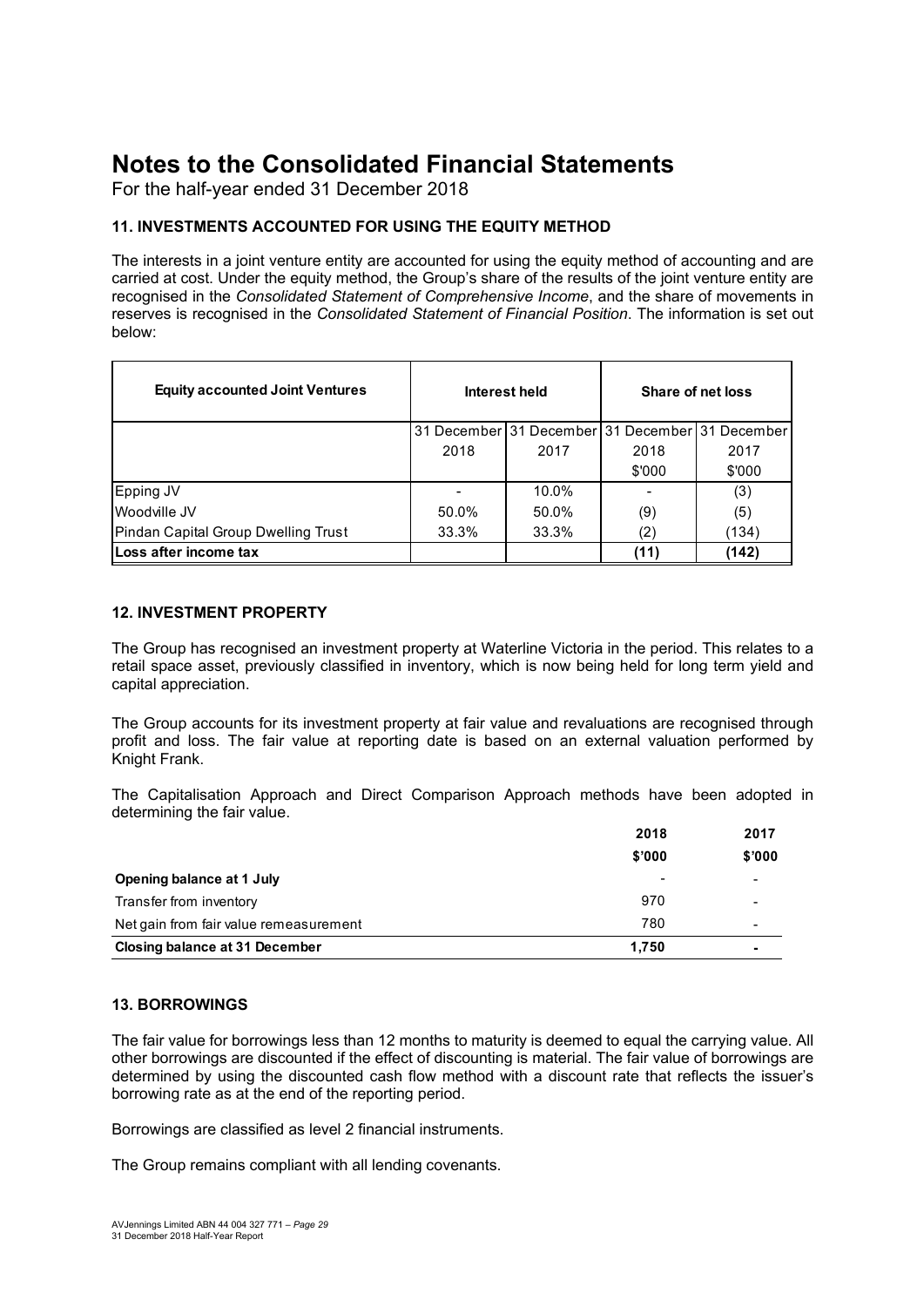For the half-year ended 31 December 2018

#### **14. CONTINGENCIES**

#### *Secured*

#### *Performance guarantees*

Contingent liabilities in respect of certain performance guarantees, granted by the Group's bankers in the normal course of business to unrelated parties, at 31 December 2018, amounted to \$15,563,000 (30 June 2018: \$4,943,000). No material liability is expected to arise.

#### *Financial guarantees*

Financial guarantees granted by the Group's bankers to unrelated parties in the normal course of business at 31 December 2018, amounted to \$1,148,000 (30 June 2018: \$2,135,000). No material liability is expected to arise.

#### *Unsecured*

#### *Contract performance bond facility*

The Parent Entity has entered into Deeds of Indemnity with various controlled entities to indemnify the obligation of those entities in relation to Contract performance bond facilities. Contingent liabilities in respect of certain performance bonds, granted by the Group's financiers, in the normal course of business as at 31 December 2018, amounted to \$36,325,000 (30 June 2018: \$28,531,000). No material liability is expected to arise.

#### **15. SIGNIFICANT EVENTS AFTER THE BALANCE SHEET DATE**

No matter or circumstance has arisen since 31 December 2018 that has significantly affected, or may significantly affect:

a) the Group's operations in future financial years; or

- b) the results of those operations in future financial years; or
- c) the Group's state of affairs in future financial years.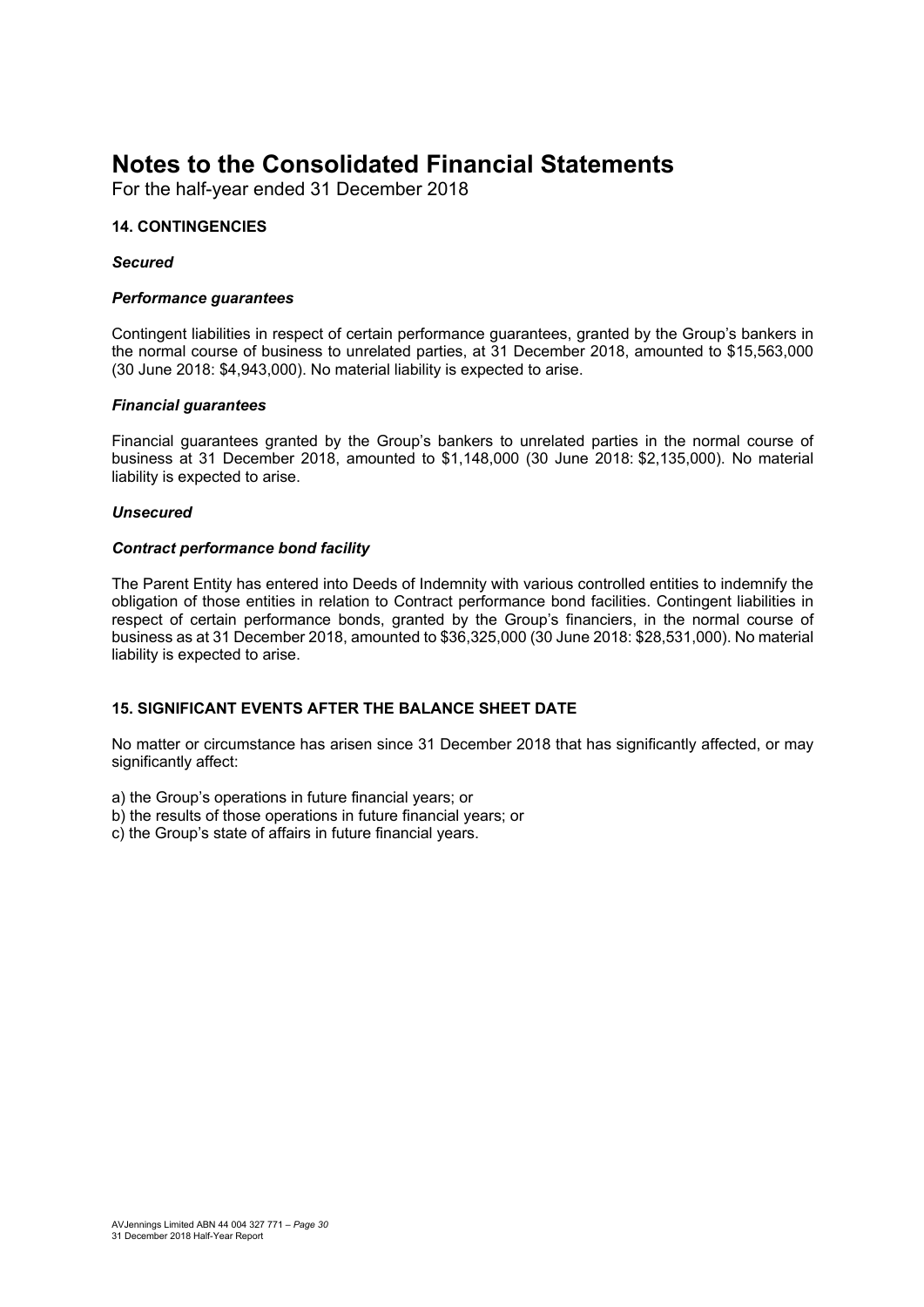

## **Directors' Declaration**

For the half-year ended 31 December 2018

In accordance with a resolution of the Directors of AVJennings Limited, we state that:

In the opinion of the Directors:

- a) The Consolidated Financial Statements and notes of the Group are in accordance with the *Corporations Act 2001*, including:
	- (i) giving a true and fair view of the financial position as at 31 December 2018 and of the performance for the half-year ended on that date; and
	- (ii) complying with *AASB 134 Interim Financial Reporting* and the *Corporations Regulations 2001*; and
- b) There are reasonable grounds to believe that the Group will be able to pay its debts as and when they become due and payable.

On behalf of the Board.

Peter Summers *Director* 

11 February 2019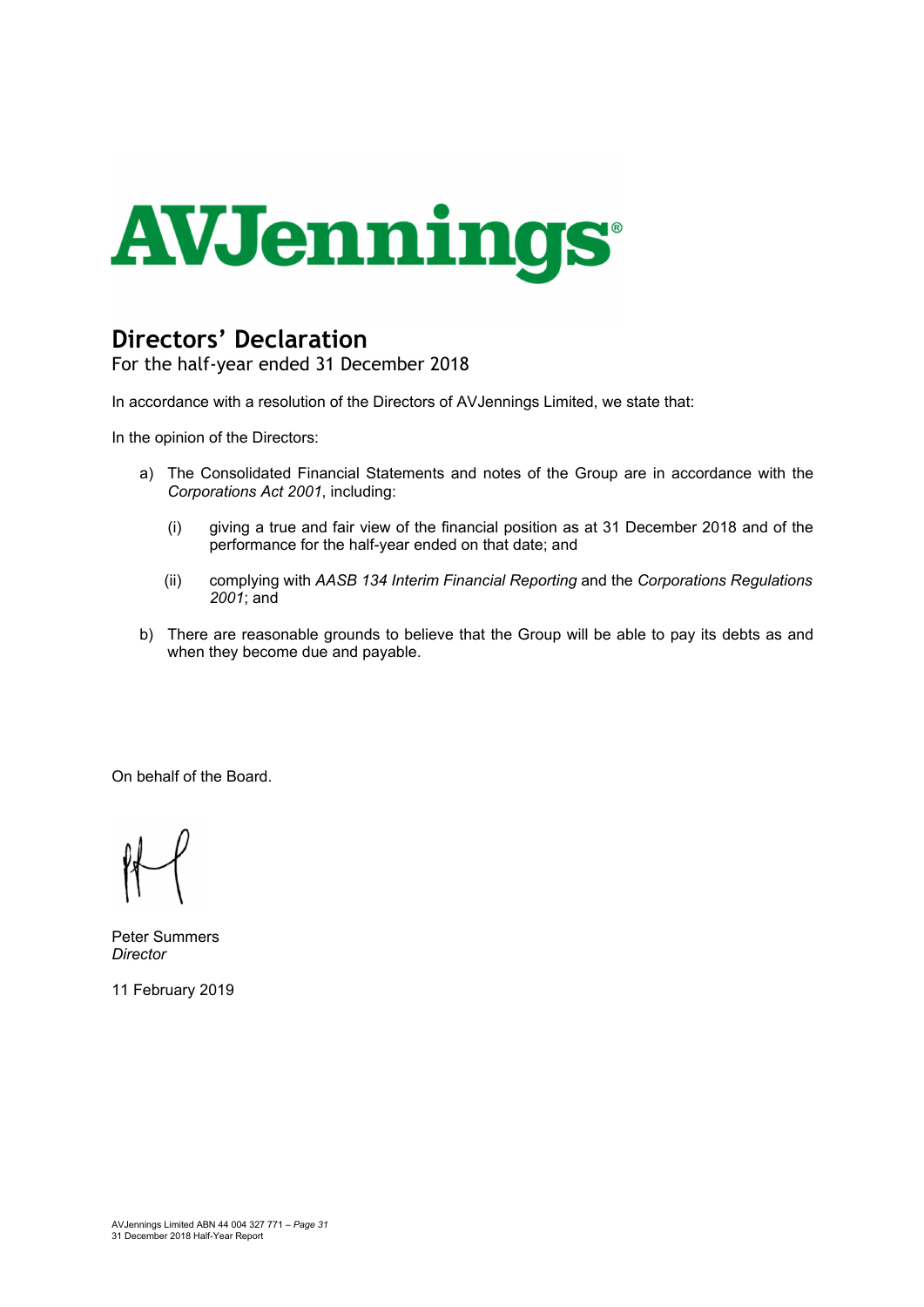

## **Independent Auditor's Review Report to the Members of AVJennings Limited**

### **Report on the Half-Year Financial Report**

#### Conclusion

We have reviewed the accompanying half-year financial report of AVJennings Limited (the Company) and its subsidiaries (collectively the Group), which comprises the statement of financial position as at 31 December 2018, the statement of comprehensive income, statement of changes in equity and statement of cash flows for the half-year ended on that date, notes comprising a summary of significant accounting policies and other explanatory information, and the directors' declaration.

Based on our review, which is not an audit, nothing has come to our attention that causes us to believe that the half-year financial report of the Group is not in accordance with the *Corporations Act 2001*, including:

- a) Giving a true and fair view of the consolidated financial position of the Group as at 31 December 2018 and of its consolidated financial performance for the half-year ended on that date; and
- b) Complying with Accounting Standard AASB 134 *Interim Financial Reporting* and the *Corporations Regulations 2001*.

#### Directors' Responsibility for the Half-Year Financial Report

The directors of the Company are responsible for the preparation of the half-year financial report that gives a true and fair view in accordance with Australian Accounting Standards and the *Corporations Act 2001* and for such internal control as the directors determine is necessary to enable the preparation of the half-year financial report that is free from material misstatement, whether due to fraud or error.

#### Auditor's Responsibility

Our responsibility is to express a conclusion on the half-year financial report based on our review. We conducted our review in accordance with Auditing Standard on Review Engagements ASRE 2410 *Review of a Financial Report Performed by the Independent Auditor of the Entity*, in order to state whether, on the basis of the procedures described, anything has come to our attention that causes us to believe that the half-year financial report is not in accordance with the *Corporations Act 2001* including: giving a true and fair view of the Group's consolidated financial position as at 31 December 2018 and its consolidated financial performance for the half-year ended on that date; and complying with Accounting Standard AASB 134 *Interim Financial Reporting* and the *Corporations Regulations 2001*. As the auditor of the Group, ASRE 2410 requires that we comply with the ethical requirements relevant to the audit of the annual financial report.

A review of a half-year financial report consists of making enquiries, primarily of persons responsible for financial and accounting matters, and applying analytical and other review procedures. A review is substantially less in scope than an audit conducted in accordance with Australian Auditing Standards

A member firm of Ernst & Young Global Limited Liability limited by a scheme approved under Professional Standards Legislation

AVJennings Limited ABN 44 004 327 771 – *Page 32* 31 December 2018 Half-Year Report